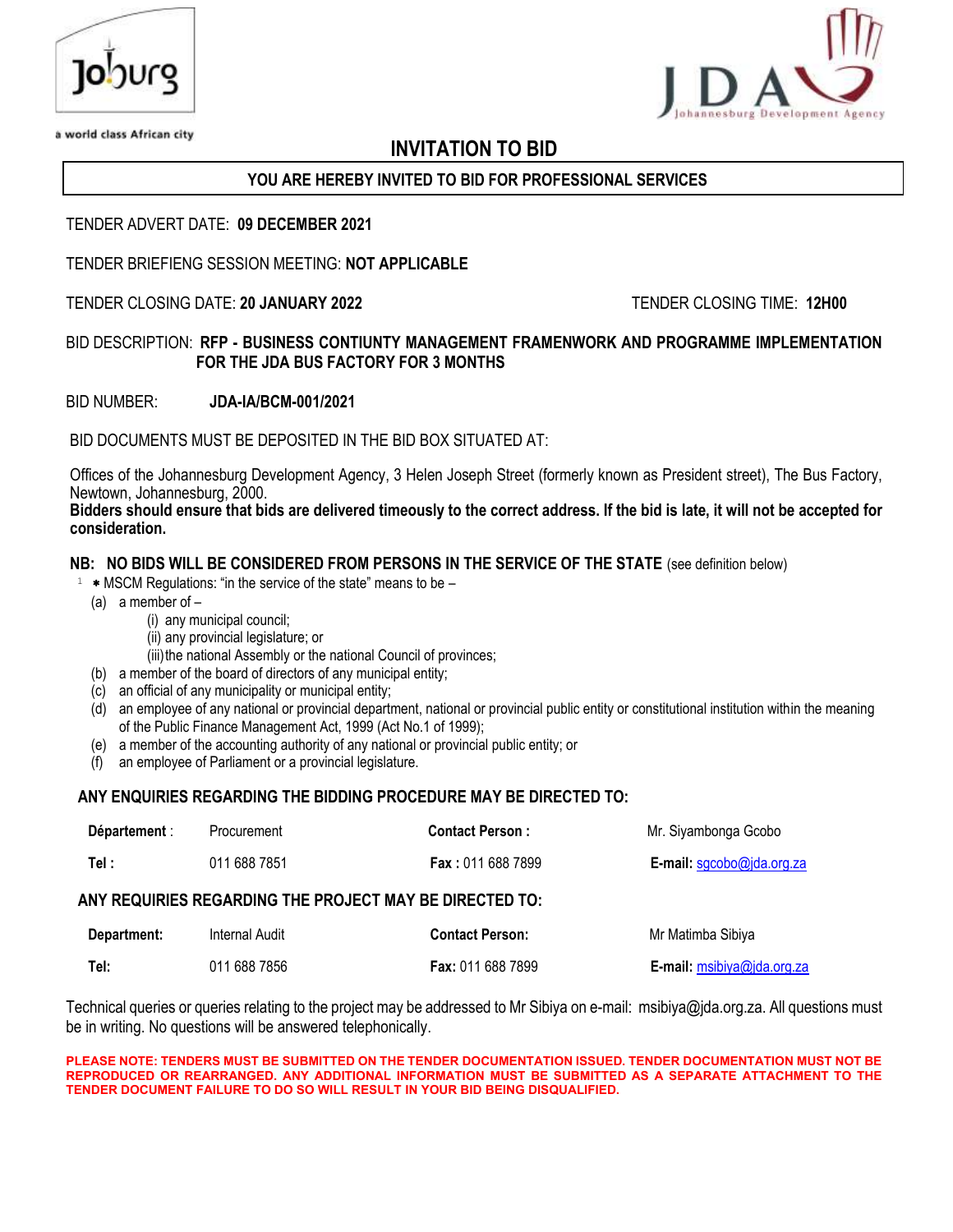# **OFFER PAGE**

# THE FOLLOWING PARTICULARS MUST BE FURNISHED **(FAILURE TO DO SO WILL RESULT IN YOUR BID BEING DISQUALIFIED)**

| TELEPHONE NUMBER        |  |  |  |
|-------------------------|--|--|--|
| <b>FACSIMILE NUMBER</b> |  |  |  |
|                         |  |  |  |
|                         |  |  |  |
|                         |  |  |  |
|                         |  |  |  |
|                         |  |  |  |
|                         |  |  |  |
| TOTAL BID PRICE.        |  |  |  |
|                         |  |  |  |
|                         |  |  |  |
|                         |  |  |  |
|                         |  |  |  |
|                         |  |  |  |
| DATE                    |  |  |  |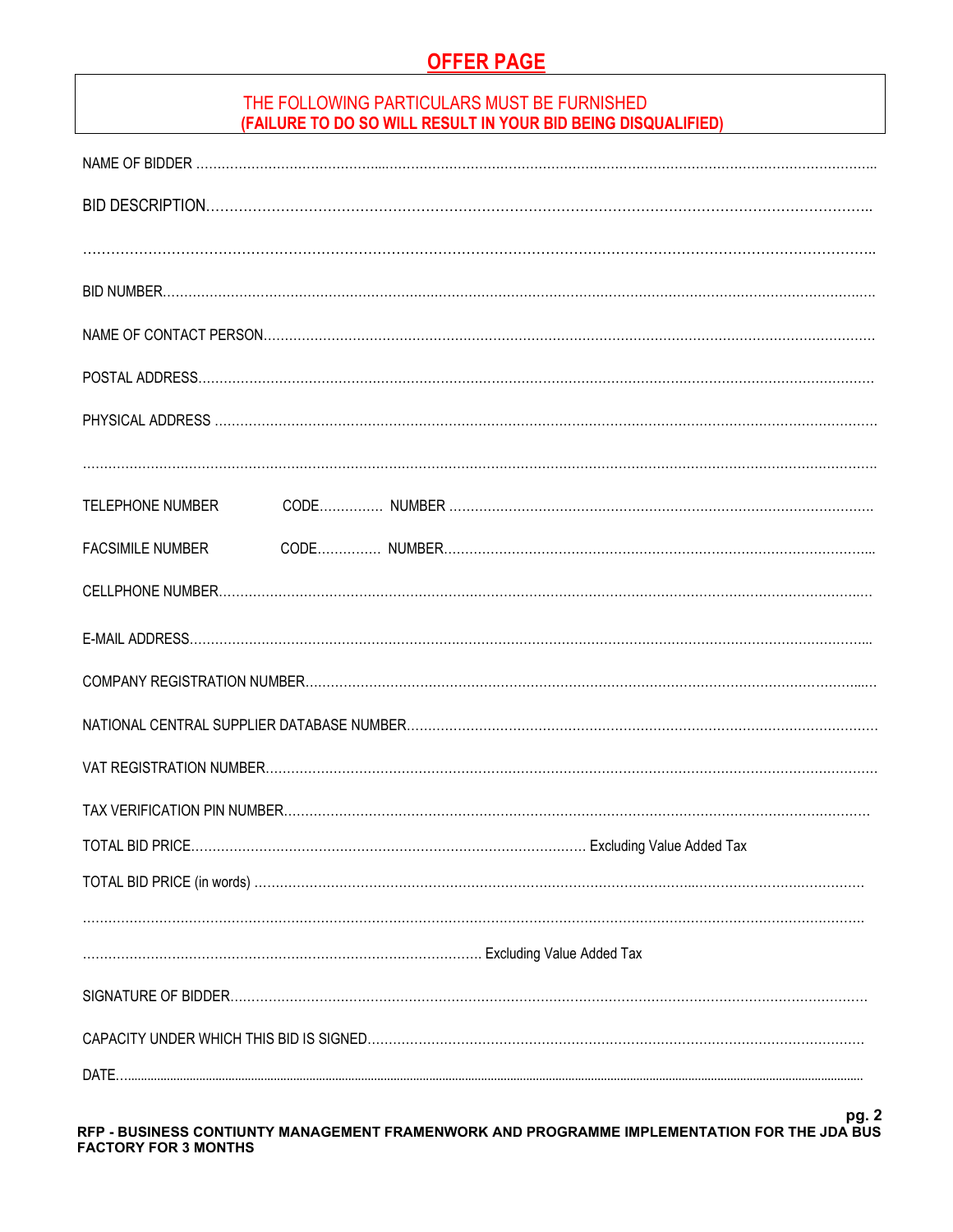#### **To all our stakeholder**

#### **RE: The channels of reporting fraudulent and Corrupt Activities**

The City of Johannesburg has a **zero-tolerance approach to Fraud, Theft, Corruption, Maladministration, and Collusion** by suppliers with employees. To reinforce this commitment, more channels have been added to report any Fraudulent and Corrupt activities.

Instances of corporate fraud and misconduct remain a constant threat to service delivery. The City of Johannesburg took a resolution to adopt strategic interventions aimed at combatting fraud and corruption. The City took a decision to centralized the reporting of fraudulent and corrupt activities through the establishment of an independent fraud hotline which is managed by independent service providers.

All people doing business with the Johannesburg Development Agency are encouraged to report any corrupt or illegal practice.

Employees are encouraged to report fraud, waste or other concerns suggestive of dishonest or illegal activities.

# **Anyone can report fraudulent and corrupt activities through one of the following channels:**

- Toll free number………………………………..0800 002 587
- Toll free Fax ………………………………………0800 007 788
- SMS (charged @ R1.50)…………………..32840
- Email Address:…………………………………..anticorruption@tip-offs.com
- Web site:……………………………………………www.tip-off.com
- Free post:…………………………………………Free post, KZN 138, Umhlanga, 4320



Let's join hands to take up the Fight against Fraud and Corruption in our society.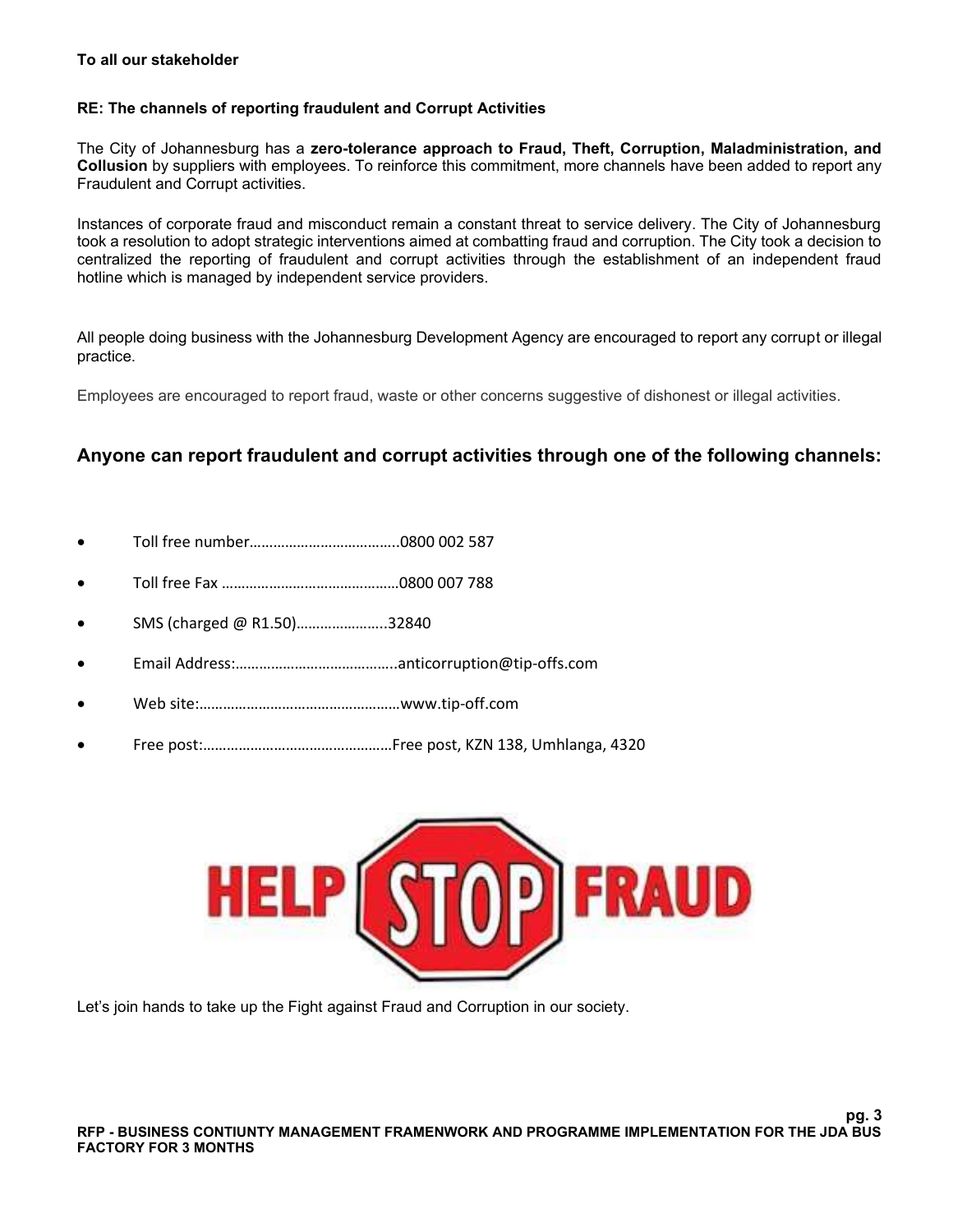# **BID DESCRIPTION:** RFP - BUSINESS CONTIUNTY MANAGEMENT FRAMENWORK AND PROGRAMME IMPLEMENTATION FOR THE JDA BUS FACTORY FOR 3 **MONTHS**

**BID NUMBER:** JDA-IA/BCM-001/2021

**DECEMBER 2021**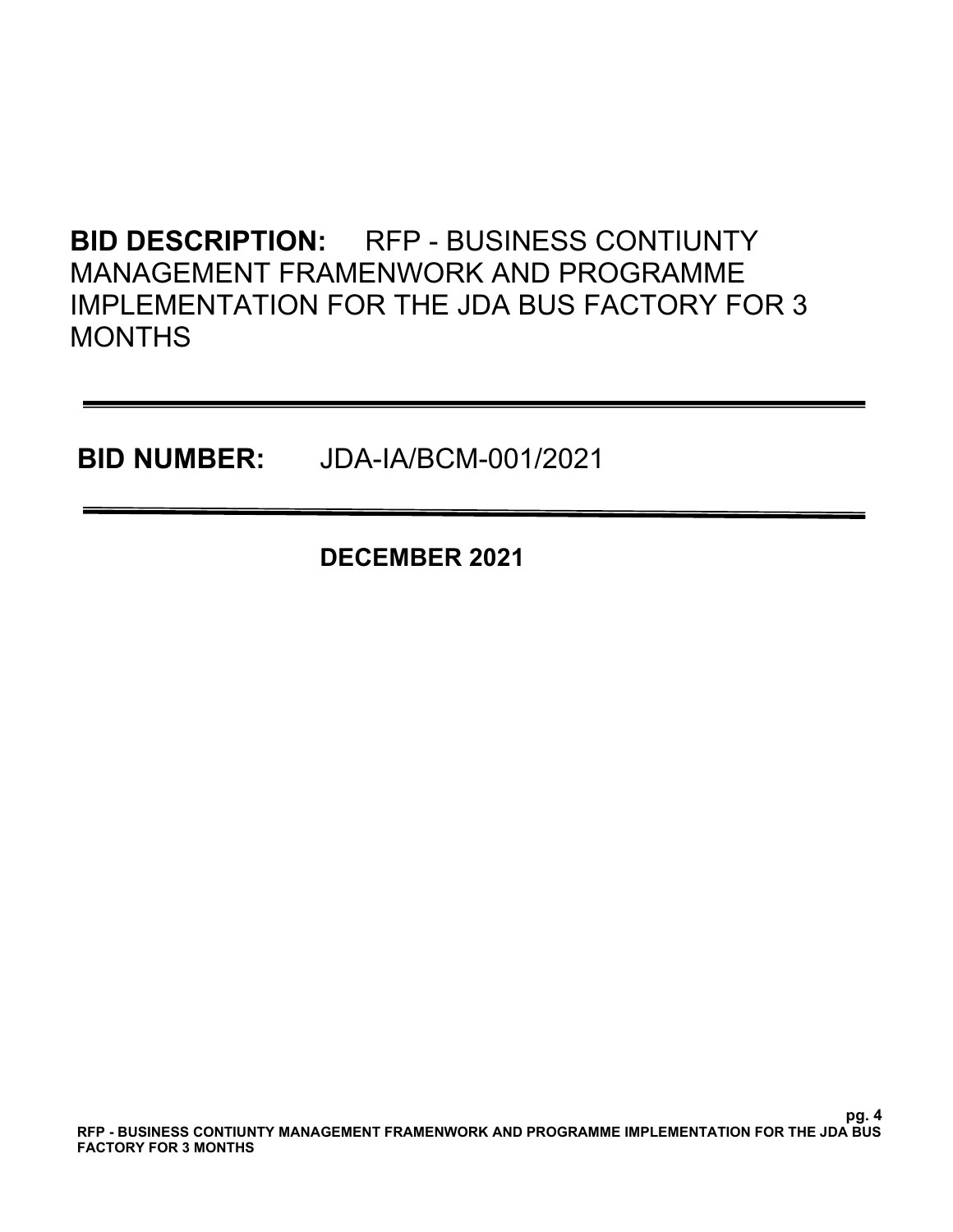|    |                                                                  | Page No.                |
|----|------------------------------------------------------------------|-------------------------|
|    | <b>COPY OF ADVERT</b>                                            | 6                       |
|    | 1. INTRODUCTION                                                  | $\overline{7}$          |
|    | 2. PROJECT INFORMATION                                           | $\overline{\mathbf{7}}$ |
|    | 2.1. Background                                                  | $\overline{7}$          |
|    | 3. APPOINTMENT                                                   | 10                      |
|    | 3.1. Scope of work<br>3.2. Notes                                 | 10                      |
|    | 4. PRICING<br>4.1. Notes                                         | 11<br>12                |
| 5. | <b>INDICATIVE PROGRAM</b>                                        | 13                      |
|    | 6. PROPOSAL CONTENT                                              | 13                      |
| 7. | <b>ASSESSMENT CRITERIA</b>                                       | 15                      |
|    | 7.1 Technical<br>7.2 Price and Empowerment<br>7.3 Risk Tolerance | 15<br>18<br>20          |
|    | 8. CLOSING DATE, TIME, AND VENUE FOR SUBMISSIONS                 | 21                      |
|    | <b>ANNEXURES</b>                                                 |                         |
|    | <b>Business Declaration</b><br>$A$ :                             |                         |

- B : Declaration of Interest
- C : Declaration of Past SCM Practices
- D : Particulars of Contracts Awarded by an Organ of State<br>E : MBD9 Certificate of Independent Bid Determination
- E : MBD9 Certificate of Independent Bid Determination
- F : Declaration of Municipal account
- G : Organogram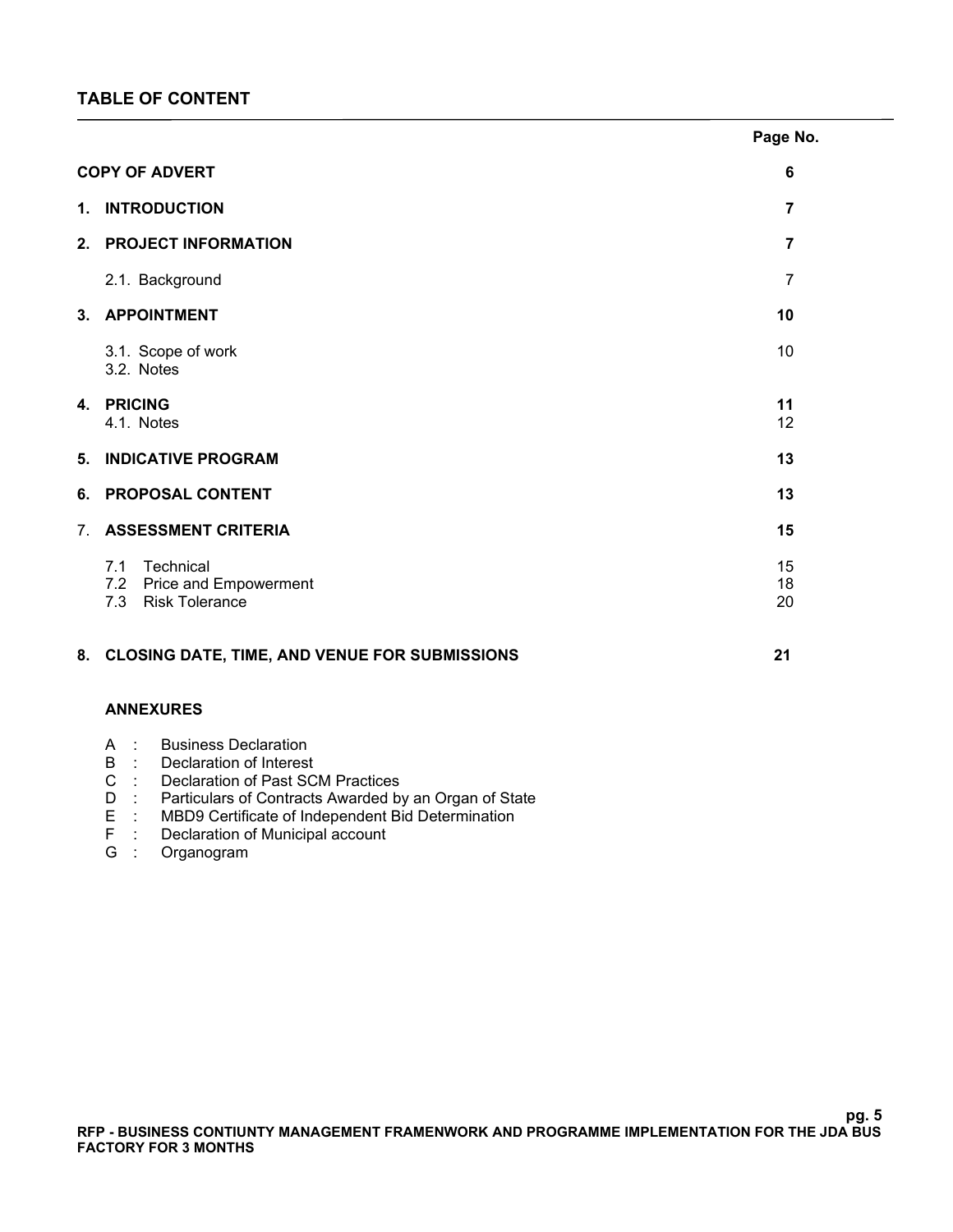#### **COPY OF ADVERT**

#### **TENDERING PROCEDURES Tender Notice and Invitation to Tender**

**BID DESCRIPTION:** RFP - BUSINESS CONTIUNTY MANAGEMENT FRAMENWORK AND PROGRAMME IMPLEMENTATION FOR THE JDA BUS FACTORY FOR 3 MONTHS

#### **BID NUMBER:** JDA-IA/BCM-001/2021

The Johannesburg Development Agency is requesting proposals from suitably, qualified and experienced services providers to render ICT related internal audit services and conduct Business Continuity Framework Management and Implementation Audit for the JDA bus factory for 3 months on behalf of the Internal Audit Department.

Documents may be downloaded from the JDA's website as follows: [www.jda.org.za](http://www.jda.org.za/) as well as on [www.etenders.gov.za](http://www.etenders.gov.za/) from **09 December2021**.

Tenders must only be submitted on the tender document that is downloaded from the stipulated websites only. The retyping of the tender document is not permitted.

Queries relating to procurement matters may be addressed to Mr.Siyambonga Gcobo at tell: (011) 688 7811; or email: [sgcobo@jda.org.za](mailto:sgcobo@jda.org.za) or contact Mrs Mahlaule Tel at (011) 688 7851 email at [cmahlaule@jda.org.za](mailto:cmahlaule@jda.org.za)

Technical queries or queries relating to the project may be addressed to Mr. Matimba Sibiya on e-mail: [msibiya@jda.org.za.](mailto:msibiya@jda.org.za) All questions must be in writing. **No questions will be answered telephonically.**

#### **Due to the current COVID 19 pandemic, a site clarification meeting will not take place.**

The **closing date and time** for receipt of tenders is the **20th of January 2022 at 12:00pm**.

Telegraphic, telephonic; telex, facsimile; e-mail and late tenders will not be accepted.

The physical address for the delivery of tender documents is Johannesburg Development Agency, Ground Floor Reception Area, The Bus Factory, 3 Helen Joseph Street (formerly President Street), Newtown 2000

Requirements for sealing, addressing, delivery, opening and assessment of tenders are stated in the Tender Data.

The JDA's selection of qualifying tenders will be at the JDA's sole discretion and will be final. The JDA does not bind itself to accept any tender and correspondence will be entered into with successful tenderer.

#### **"WE ENCOURAGE ALL PEOPLE DOING BUSINESS WITH US TO REPORT ANY CORRUPT OR ILLEGAL PRACTICE, USING THE ANTI-FRAUD HOTLINE NUMBER: 0800 002 587"**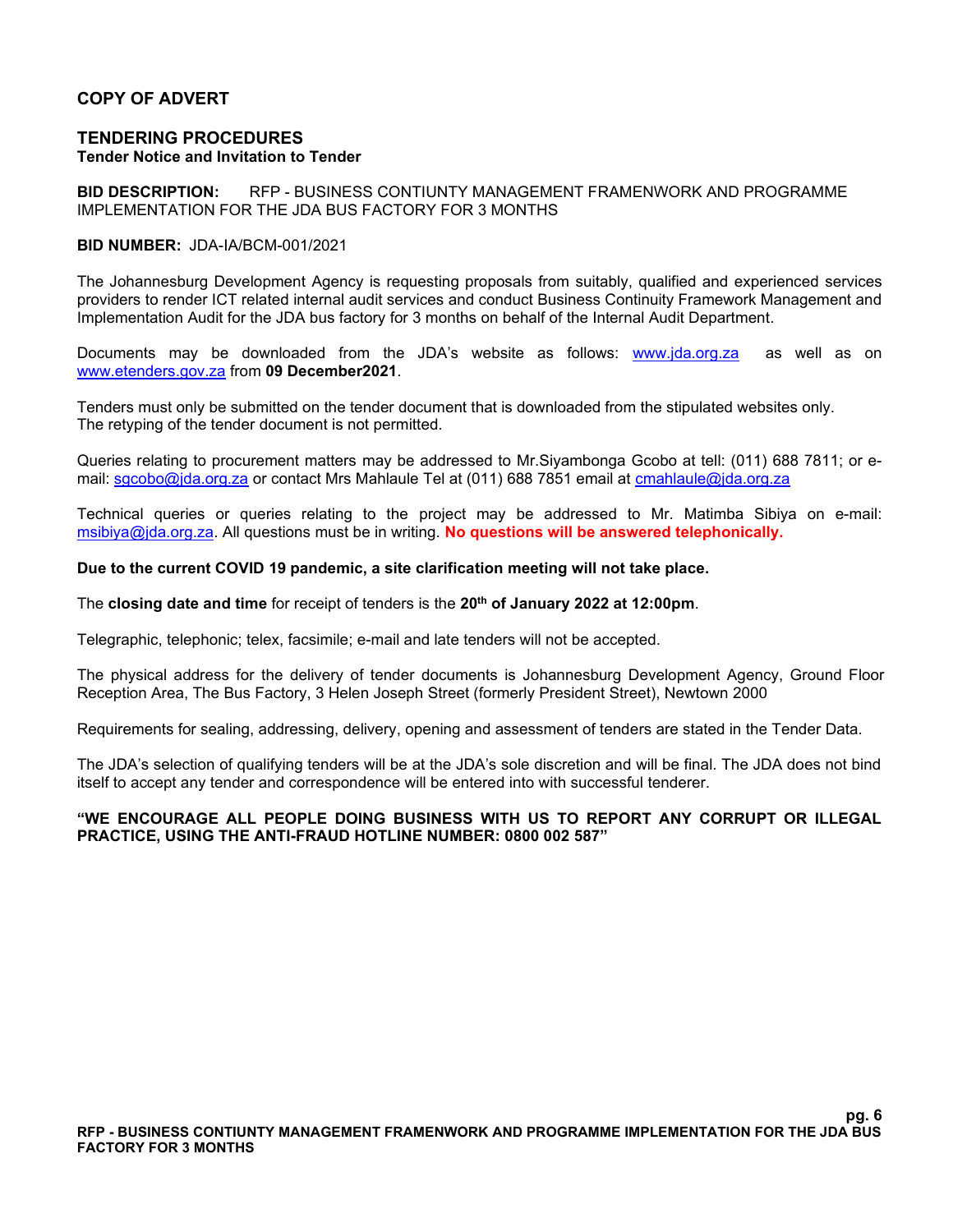#### **1. INTRODUCTION**

The JDA is the [City of Johannesburg's](https://www.joburg.org.za/) development agency and was established at a critical moment in Johannesburg's history as part of the Egoli 2002 re-engineering process.

Since then, its role has evolved significantly. The JDA is guided by the overarching frameworks of the [National Development Plan](https://www.gov.za/issues/national-development-plan-2030), the Gauteng 2055 vision, the CoJ's GDS 2040 and CoJ's SDF.

In particular, the agency is led by the 2040 strategy's ideals of resilience, livability and sustainability – driven by the conviction that a resilient city is flexible and strong enough to solve complex and unanticipated problems.

JDA has an in-house internal audit unit that executes its functions as per the risk based annual audit plan as approved by its Audit and Risk Committee.

These are the Terms of Reference are for procuring the services from suitably qualified and experienced services providers that has requisite audit skills to conduct Business Continuity Management Framework and Programme Implementation Audit on behalf of the JDA internal audit function.

Bids from suitably qualified and experienced service providers are hereby invited to serve as the professional team /or (Internal Auditors) to conduct Business Continuity Management Framework and Programme Implementation Audit.

#### **2. PROJECT INFORMATION**

#### **2.1 Background**

The JDA Internal Audit department is required to conduct Business Continuity Management Framework and Programme Implementation Audit for the JDA as per the approved 2021/22 annual internal audit plan.

The JDA Internal Audit Department is therefore requesting proposals from suitably qualified and experience service provider to perform Business Continuity Management Framework and Programme Implementation Audit.

The JDA operates on the following operating systems:

- a. SAP Project Management Module: System utilise for project budget and expenditure management,
- b. SAP Finance/ or Great plains This is the system utilised for Financial Management processes,
- c. SAP SCM / or Rengisa This is the system utilized for Supply Chain Management processes,
- d. SAP Payroll Utilised for payroll purpose.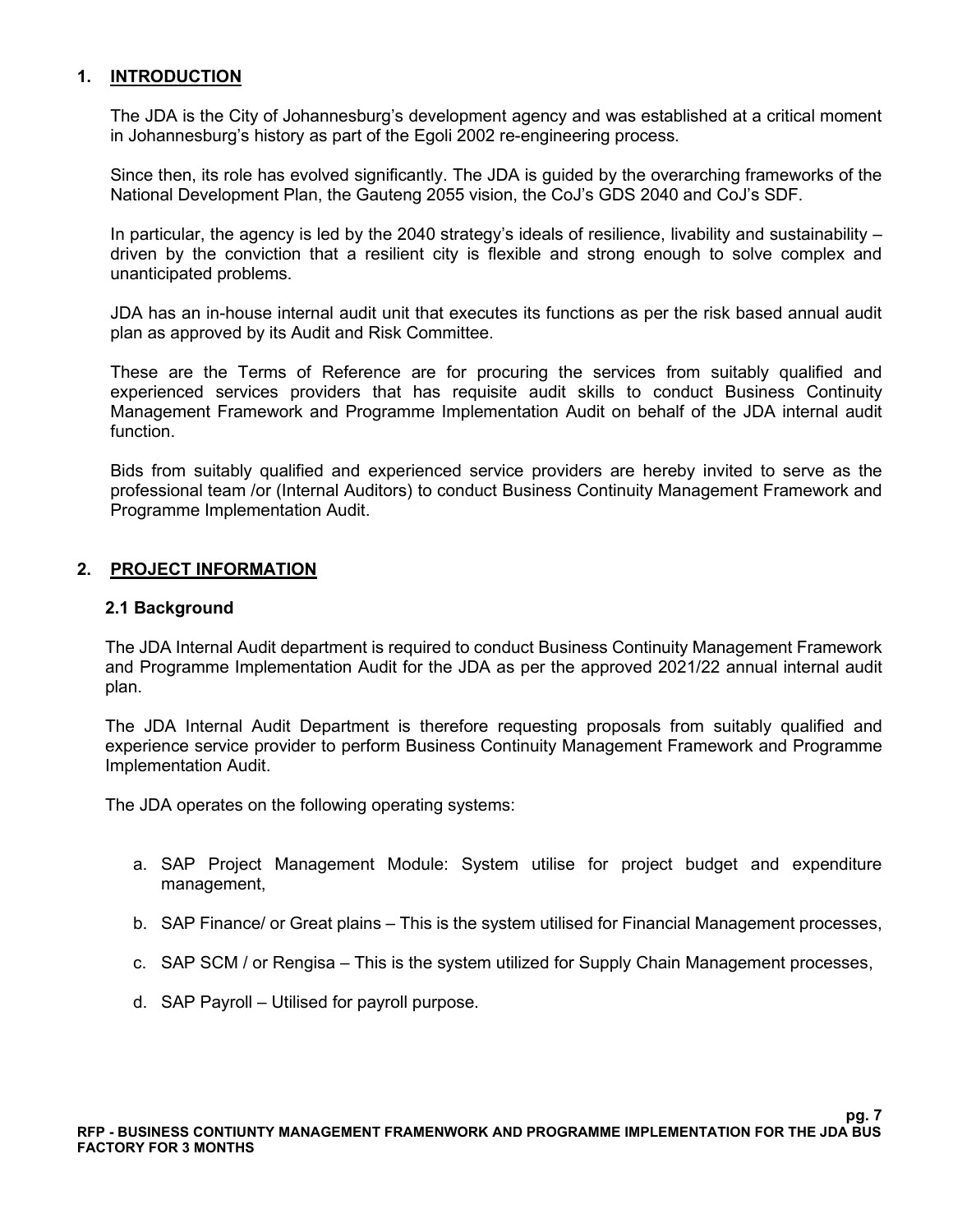# **3. AUDIT OBJECTIVES AND SCOPE OF WORK**

The objective of the audit is as follows;

a. To assess the adequacy and effective implementation of the Business Continuity Management Programmes and Plans

 To meet the above objectives, the scope of review to be covered must include but not limited to the following:

- b. Assessment of the BCM Programme to ensure it is adequately designed and effectively implemented.
- c. Assessment of whether program is able to respond to JDA operational disasters.

# **3.1 PRICING TABLE**

Detailed below is information upon which costs must be based the project activities.

| <b>Item</b> | <b>Description</b>                                                                                                             | <b>Type</b> | Price (vat exclusive) |
|-------------|--------------------------------------------------------------------------------------------------------------------------------|-------------|-----------------------|
|             | To assess the adequacy and effective implementation of the Business Continuity<br><b>Management Programmes and Plans</b>       |             |                       |
| 1.1.        | assess the adequacy and effective<br>To<br>implementation of the Business Continuity<br><b>Management Programmes and Plans</b> | Item        | R                     |
| 1.2         | Assessment of whether program is able to<br>respond to JDA operational disasters.                                              | Item        | R                     |
| 3           | <b>Total amount exclusive</b>                                                                                                  |             | R                     |

**Bidders are to transfer the total amount correctly and be carried to the 'Offer' Page.** 

**Failure to price as required will result in the tender being disqualified for non-compliance.**

#### **4. Appointment**

The JDA is requesting proposals from suitably qualified and experienced services providers to conduct Business Continuity Management Framework and Programme Implementation Audit for the JDA on behalf of JDA Internal Audit function for an estimated period of 3 months after commencement of the project.

The bidders are to ensure that they have all the relevant skills (proposed key personnel), experience and capacity to deliver the scope of work within the required timelines.

The JDA reserves the right to request the bidder to replace any member of the proposed project team if they do not satisfy the JDA requirements.

The professional services required are outlined 3 above. This is followed by **item 4.1 which ALL applicants are required to take careful note of.**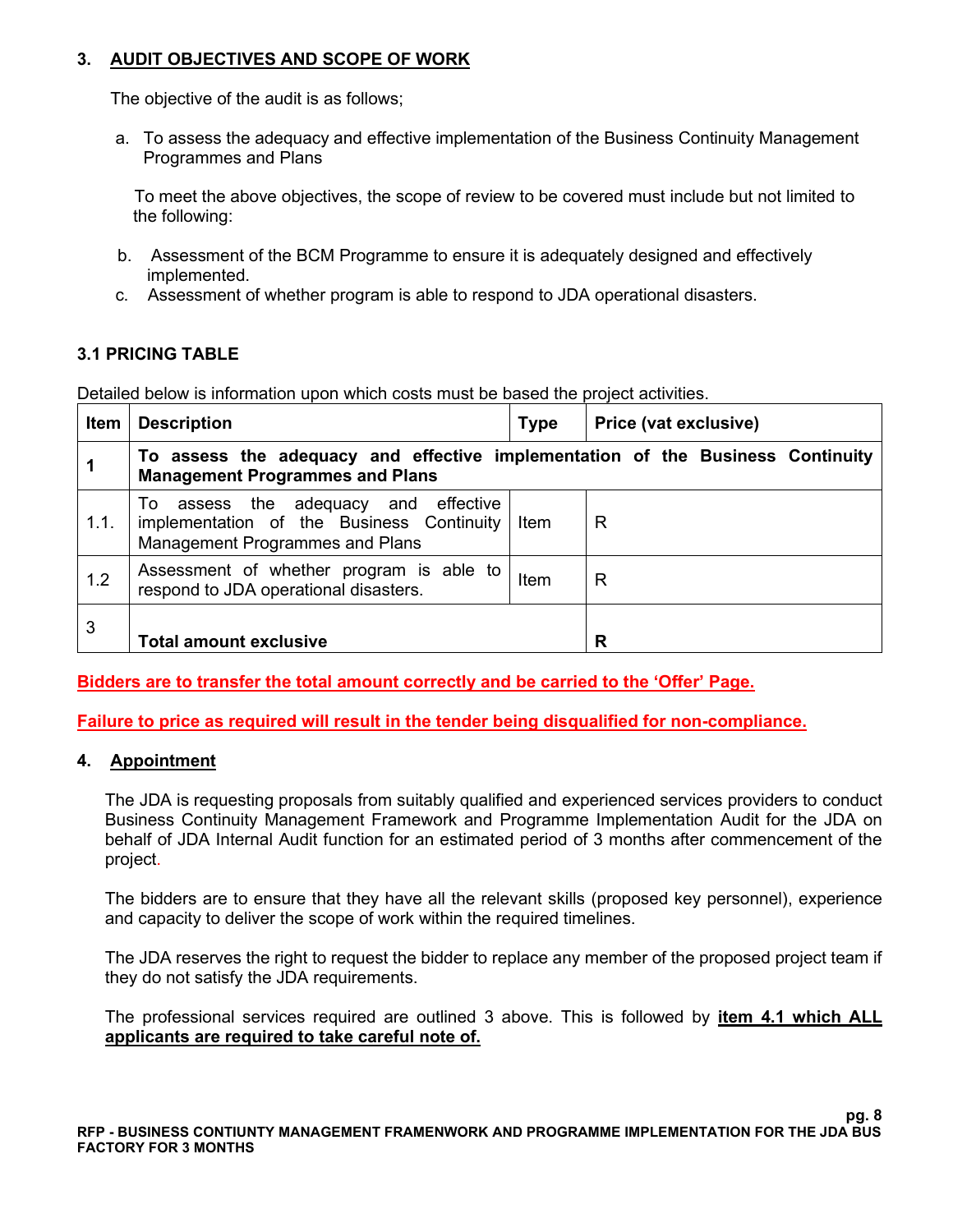# **4.1 Notes**

4.1.1 Applicants are to ensure that they have adequate resources to undertake the work under stringent timeframes.

4.1.2 Bidders are required to ensure that project team leader has the leadership capacity and capability to independently handle and manage project challenges (if any) in order to ensure successful completion of the project. The team proposed must be the one executing the audit, failure do so may result in the cancellation of the contract.

4.1.3 The JDA reserves the right to ask tenderers to replace any member/s of the proposed team if they do not meet the JDA requirements.

4.1.4 Successful tenderers will be required to sign the JDA's Standard Form Agreement and appendices.

4.1.5 Bidders are to ensure that they have adequate resources to undertake the work under stringent timeframes.

4.1.6 The JDA reserves the right to ask tenderers to replace any member/s of the proposed team if they do not meet the JDA requirements.

4.1.7 Successful tenderers will be required to sign the JDA's Standard Form Agreement upon appointment.

4.1.8 Bidders must note that they will be required to present final report to the JDA Executive Committee and the Audit and Risk Committee or any other board-subcommittee as may be deemed necessary.

4.1.9 Bidders must note that they will be required to provide weekly project progress reports to the CAE.

4.1.10Bidders must also note that all documents and information gathered are remain the property of JDA and should not be used or shared with any external party without prior consent by the CAE/CEO/JDA Audit and Risk Committee.

# **5. Pricing**

5.1 The bidder is to indicate the resources and corresponding cost that he/she proposes for the delivery on the project requirements.

5.2 The bidder is expected to include on the pricing for all the reasonable meetings and presentations, and disbursements fee etc.

#### **A bidder who fails to complete the Offer page and pricing table in full will be disqualified**

#### **5.1 Notes**

- Any fee proposals must include for anticipated and standard disbursements which are to include typing, reproduction, copying, binding of documents, telephonic/electronic and facsimile communication, courier, local travel and any other cost for the client costs.
- The payment of fees will not exceed the apportionment amount per appointment letter.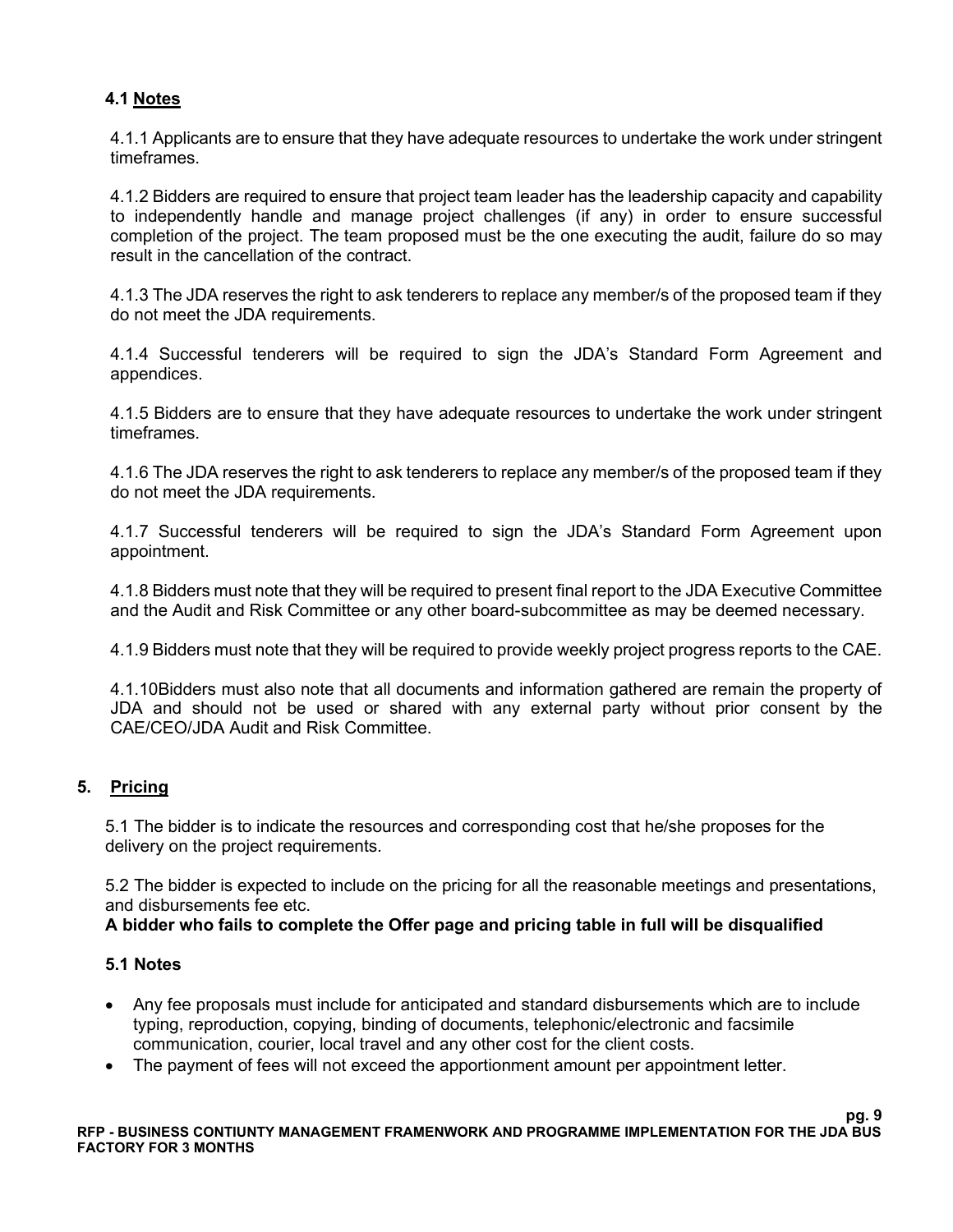- Tenderers must ensure that the final fee proposals on the pricing table is correctly carried over to the "OFFER" page.
- The amounts recorded on the offer page will be deemed to be the tendered amounts.
- Disputes shall be settled in good faith between parties in an effort to resolve the dispute. If the dispute is not resolved at that meeting, the Parties will attempt to settle it by mediation.

#### **6. PROPOSAL CONTENT**

The bidder's submission must provide the JDA with sufficient information to enable JDA to make a sound and fair evaluation of the proposal.

It must clearly indicate the **relevant** previous experience, capability, and capacity of the bidding entity to undertake the project.

The proposal should **use the same item numbers as below**. **The proposal must be clearly marked and indexed.**

The following minimum documentation must be provided:

- 6.1 **THE "OFFER" PAGE MUST BE COMPLETED IN FULL AND SIGNED**. **Any bidder who fails to do so will be disqualified.**
- 6.2 **Tenderers are required to submit a detailed fee proposals based on the requirements set out in item 5 above and to ensure that the final TOTAL FEE IS CORRECTLY TRANSFERRED TO THE "OFFER" PAGE. Any bidder who fails to do so will be disqualified.**
- 6.3 A valid / or certified BBBEE status level verification certificate substantiating the bidding entities BBBEE rating. Only certificates issued by verification agencies accredited by the South African Accreditation System (SANAS), or by registered auditors approved by the Independent Regulatory Board of Auditors (IRBA) will be accepted.

#### **FAILURE TO SUBMIT A BBBEE STATUS LEVEL CERTIFICATE WILL RESULT IN THE BIDDER SCORING ZERO (0) POINTS FOR BBBEE.**

#### **OR**

**An EME must submit a sworn affidavit confirming the following:**

- **Annual turnover revenue of R10 million or less; and**
- **Level of black ownership**

#### **Any misrepresentation in terms of the above constitutes a criminal offence as set out in the B-BBEE Act as amended.**

- 6.4 Company registration documents
- 6.5 A copy of the bidding entity's current municipal rates account in the name of the bidding entity or alternatively in the names of the directors / partners of the bidding entity.
- 6.6 Audited financial statements for the past three financial years.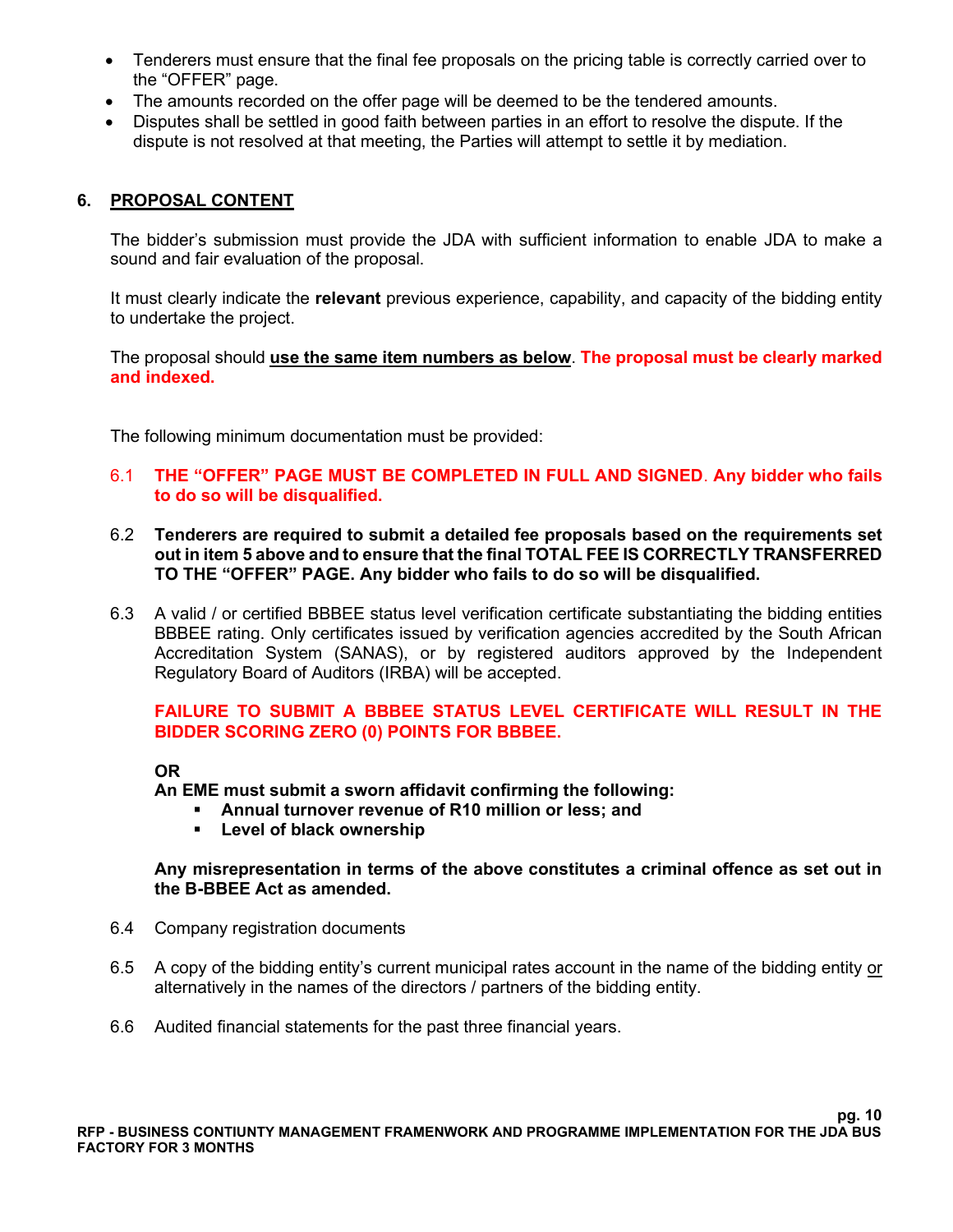- 6.7 Details of directors / partners / members and shareholders with certified copies of their identity documents.
- 6.8 The bidding entity's certificates of membership/s to industry bodies.
- 6.9 A detailed approach and methodology statement wherein the approach to be followed in each stage of the assessment process is outlined with clear identification of the deliverables in each stage.

This section should show the tenderer understands of the process, input required towards the completion of the required services and the expected outputs and outcomes.

- 6.10 The forms A to G annexed hereto, must be scrutinized, completed in full, signed and submitted together with your proposal.
- 6.11 A corporate brochure alternatively a brief summary of the entity's background.
- 6.12 Provide information on the individuals who will be assigned to **this project (NOT the entire company)**. The following **must** be addressed:
	- $\triangleright$  Organogram of the project team
	- $\triangleright$  Role/s and responsibility/ies of the project team on this project
	- ➢ Relevant qualifications, professional registration (where required) and attach proof thereof
	- ➢ Number of years of relevant experience in Business Continuity Management and programme implementation services **and** in the proposed role
	- ➢ Detailed CV's for each member of the team noting their specific relevant project experience [**qualifications, role, membership certificates, Numbers of years of experience**]
	- $\triangleright$  Individual memberships to professional associations (where required) and attach proof hereof.
	- ➢ **The appointed bidder must bring to the JDA the same team proposed as per this tender document and failure to do so will result in the cancellation of the contract***.*
- 6.13 A schedule of completed contracts of a **similar** nature to this project i.e. Business Continuity Management and Programme implementation. The following details **must** be included on the schedule:
	- $\triangleright$  Description of the project
	- ➢ Type of Service rendered
	- ➢ Name of employer / client and their representative's contact details
	- ➢ Date of completion
	- $\triangleright$  Letter of reference on the client's letterhead or with the client's company stamp that confirms project scope of work, service rendered and project value.
	- ➢ Contact details of referee.
- 6.14 Tenderers are to submit 1 x original proposal, 1 x copy and 1 x soft copy in a USB.
- 6.15 A copy of a valid Tax Compliance Status (Pin) Letter obtainable from SARS.

#### **FAILURE TO COMPLY WITH THE REQUIREMENTS IN ITEM 6 WILL RESULT IN TENDERERS BEING DISQUALIFIED NON-COMPLIANCE AND NEGATIVELY SCORED ON TECHNICAL ASSESSMENT.**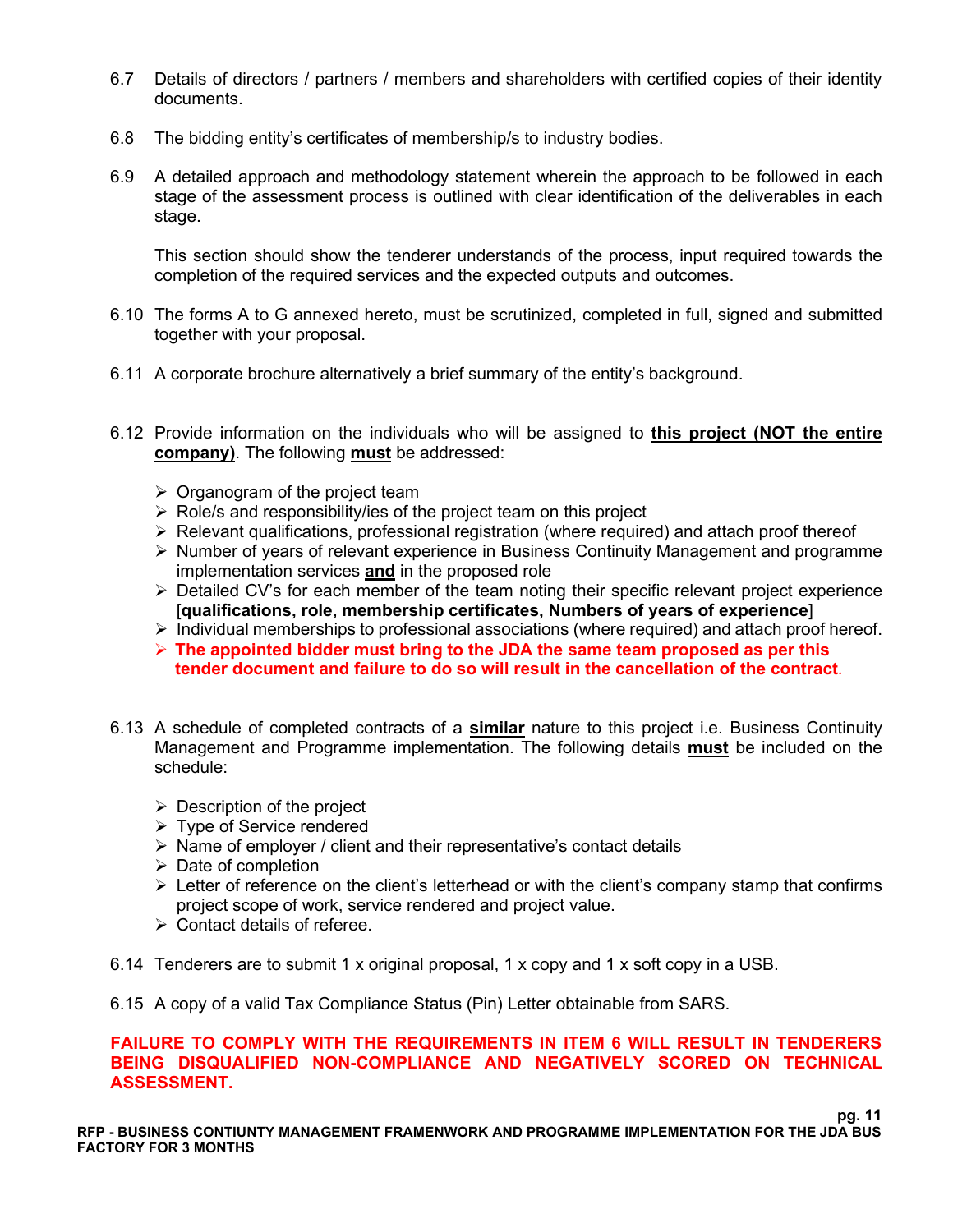# **Note for joint ventures**

- **EACH** party to a joint venture is to submit the requisite documents and / or information as requested in item 6 (ie.6.4-6.9, 6.11-6.12, and 6.14-6.15)
- An Agreement or Heads of Terms recording the arrangement between the parties to the consortium / joint venture is to be submitted.
- A lead consultant is to be appointed and noted in the submission.
- A trust, consortium or joint venture will qualify for points for their BBBEE status level as an unincorporated entity, provided that the entity submits their consolidated BBBEE scorecard as if they were a group structure and that such a consolidated BBBEE scorecard is prepared for every separate tender.

 **Failure to comply with these conditions may invalidate your offer.**

# **7. ASSESSMENT CRITERIA**

Submissions will be evaluated on the criteria to follow:

- Compliance
- Technical
- Price / BBBEE
- Risk Tolerance

# **7.1 Compliance**

Bidders will be disqualified for the following cases:

- $\triangleright$  If any of its directors are listed on the register of defaulters;
- $\triangleright$  A bidder who during the last five years has failed to perform satisfactorily on previous contracts with the JDA or any other organ of state after written notice was given to that bidder that performance was unsatisfactory;
- ➢ Who did not complete, in full, the tender offer page and pricing table (i.e. priced, all registration numbers provided and signed);
- ➢ Who's tender document has been completed in pencil;
- $\triangleright$  Who's tender document has been faxed:
- $\triangleright$  Who directors are/is in the employment of the state.
- $\triangleright$  Bidders whose tender document have been received after the closing date and time;
- $\triangleright$  Bidders who fail to price as required i.e. as stipulated in item 5 and herein;
- $\triangleright$  Bidders who have any directors in the employment of the state;
- ➢ No award will be made to any bidder where its director's did not provide current municipal rates;
- ➢ No award will be made to any bidder whose tax matters are not in order with the receiver of revenue (SARS);
- ➢ No award will be made to any bidder who is not registered on the National Treasury Central Supplier Database (CSD).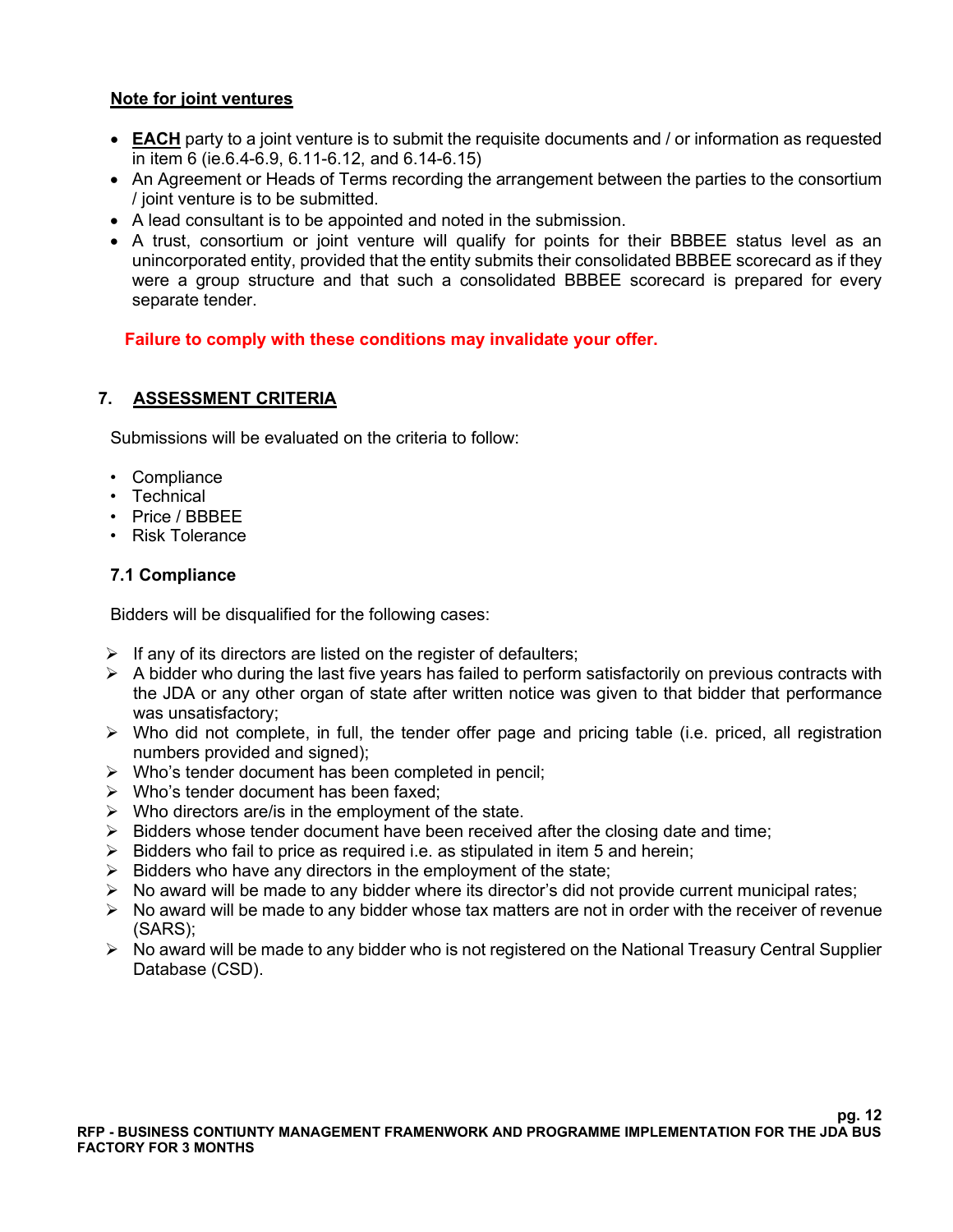# **7.2 Technical**

The technical assessment is based on the criteria set out below namely:

- (a) Key Returnable Documents,
- (b) Capability of the Proposed Key Team Members (i.e. experience, qualifications, and memberships to professional associations per Item 6.12 above),
- (c) Company experience (i.e. BCM audit projects, and references per Item 6.13 above) and
- (d) Contactable references in line with item (c) above.

. Note that duplication of resources/personnel on the designations indicated in the criteria will result in zero points being awarded for one criteria.

Tenderers will have to submit compliant documents and score a minimum number of points in the technical evaluation in order to be considered further in the evaluation process.

#### **Total points = 314 and service providers are required to score a minimum (70%) which translate to of 220 points for them to proceed to the next phase of evaluation (price and bbbee).**

| "A"<br><b>Key</b><br><b>Returnable</b><br>document | <b>Total Points</b> | <b>Criteria</b>                                                                                                                      | <b>Description of Criteria</b> | <b>Points</b> |
|----------------------------------------------------|---------------------|--------------------------------------------------------------------------------------------------------------------------------------|--------------------------------|---------------|
|                                                    |                     | Points will be allocated for<br>including the following:                                                                             |                                |               |
|                                                    |                     | Latest municipal account / Lease<br>agreement                                                                                        |                                | n/a           |
|                                                    |                     | A statement from an independent<br>auditor / accountant regarding the<br>tenderer's financial standing to<br>undertake this project. |                                | n/a           |
| A                                                  | 14                  | Company profile and background<br>in Business continuity<br>management review                                                        |                                | n/a           |
|                                                    |                     | Detailed methodology for the<br>project per stage of the project                                                                     |                                | n/a           |
|                                                    |                     | Detailed Project Plan per stage<br>(project should be completed<br>within 4 weeks of commencement)                                   |                                | n/a           |
|                                                    |                     | Forms A to G completed in full and<br>signed                                                                                         |                                | 14            |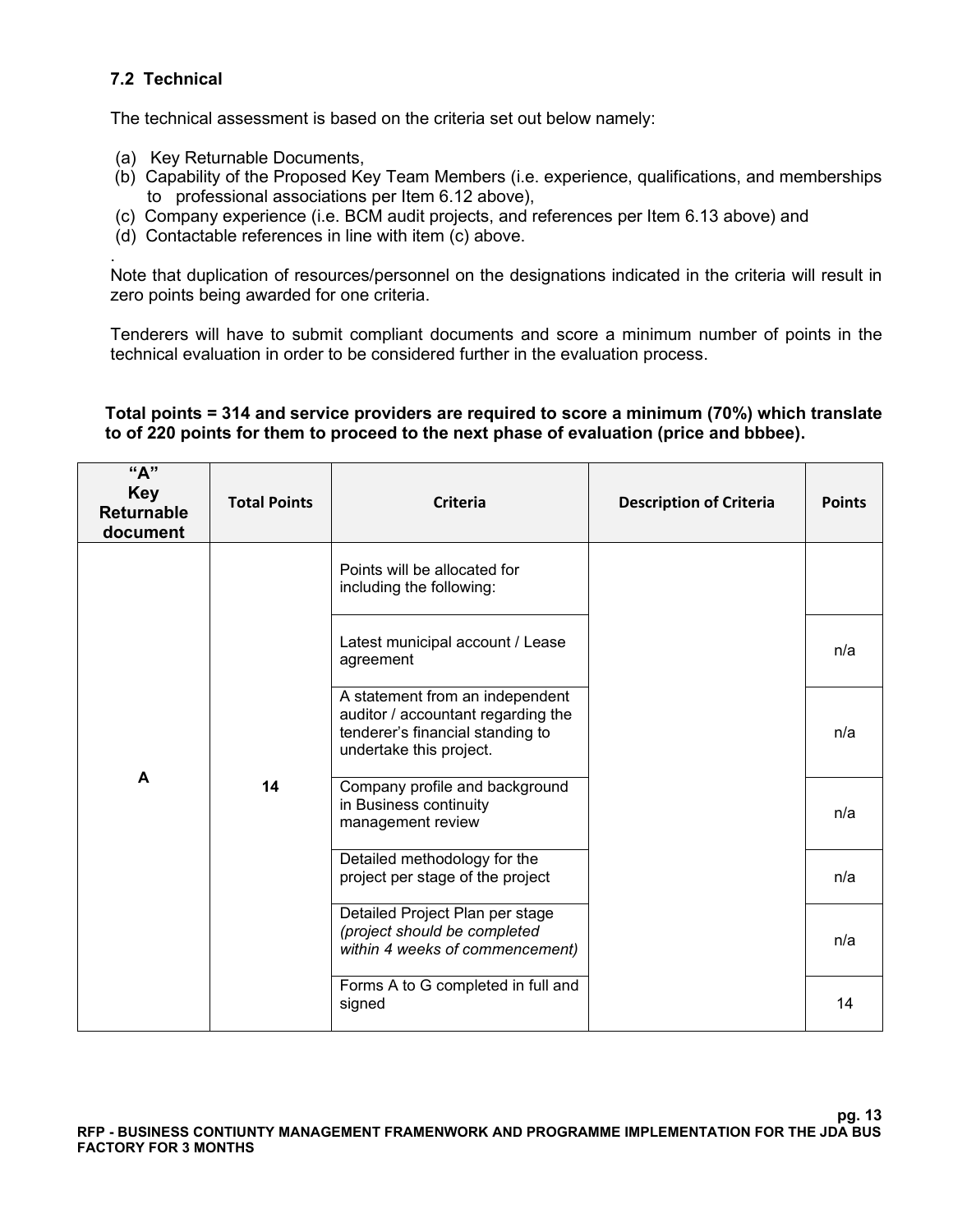| "B"<br><b>Capability of</b><br>the Proposed<br><b>Key Team</b><br><b>Members</b>             | <b>Total Points</b>                                                                                                                   | <b>Criteria</b>                                                                                                                                                                                                                               | <b>Description of Criteria</b>                                                                                                                                                                                                                                                                      | <b>Points</b> |
|----------------------------------------------------------------------------------------------|---------------------------------------------------------------------------------------------------------------------------------------|-----------------------------------------------------------------------------------------------------------------------------------------------------------------------------------------------------------------------------------------------|-----------------------------------------------------------------------------------------------------------------------------------------------------------------------------------------------------------------------------------------------------------------------------------------------------|---------------|
| $B-1$                                                                                        |                                                                                                                                       | 1 - Team Leader:<br>The Project Team Leader must<br>have a minimum of 12 years of<br>experience in Business Continuity<br>Management review<br>(The organogram on annexure "H"<br>should clearly indicate the team<br>leader)                 | If any of the following<br>information is not provided,<br>zero points will be awarded:<br>Detailed CV of the project<br>$\bullet$<br>team leader.<br>The project team leader<br>track record<br>• Contactable references<br>Information provided is not<br>in line with the organogram             | 45            |
| <b>Capability of</b><br>the Proposed<br><b>Key Team</b><br><b>Members</b> per<br>item 6.12   | 105<br><b>Project Team</b><br><b>Detailed CVs</b><br>indicating<br>track record<br>of proposed<br>key team<br>members are<br>required | 2 - Supervisory Level Team<br><b>Member</b><br>The team supervisor must have a<br>minimum of 7 years of experience<br><b>Business</b><br>Continuity<br>in<br>Management review.<br>(The organogram should clearly<br>indicate the supervisor) | If any of the following<br>information is not provided,<br>zero points will be awarded:<br>Detailed CV of the project<br>team supervisor<br>• The project team supervisor<br>track record<br>Contactable references<br>Information provided is not<br>in line with the organogram                   | 35            |
|                                                                                              |                                                                                                                                       | 3 - Junior Level Team Member<br>The junior level team member<br>must have a minimum of 4 years<br>of experience in Business<br>Continuity Management review.<br>(The organogram should clearly<br>indicate the junior member)                 | If any of the following<br>information is not provided,<br>zero points will be awarded:<br>Detailed CV of the project<br>$\bullet$<br>team junior member.<br>The project team junior<br>member track record<br>Contactable references<br>Information provided is not<br>in line with the organogram | 25            |
| <b>Capability of</b><br>the Proposed<br><b>Key Team</b><br><b>Members</b>                    | Total Points                                                                                                                          | Criteria                                                                                                                                                                                                                                      | <b>Description of Criteria</b>                                                                                                                                                                                                                                                                      | <b>Points</b> |
| $B-2$<br><b>Copies of</b><br>qualification<br>and<br>registration to<br>relevant             | 120                                                                                                                                   | 1- Team Leader:<br>Must have following completed<br>professional qualifications<br>B degree in Information<br>technology<br><b>CISA</b>                                                                                                       | If any of the following<br>information is not provided,<br>zero points will be awarded:<br>B Degree Qualification in IT<br>CISA qualification<br>$\bullet$<br>Information provided is not<br>$\bullet$<br>in line with the organogram                                                               | 50            |
| professional<br>bodies are<br>required for the<br>proposed key<br>personnel per<br>item 6.12 | <b>Project Team</b><br>qualifications                                                                                                 | 2 - Supervisory Level Team<br><b>Member</b><br>Must have following completed<br>professional qualifications<br>B Degree in information<br>technology                                                                                          | If any of the following<br>information is not provided,<br>zero points will be awarded:<br>B degree in IT<br>$\bullet$<br>Information provided is not<br>$\bullet$<br>in line with the organogram                                                                                                   | 40            |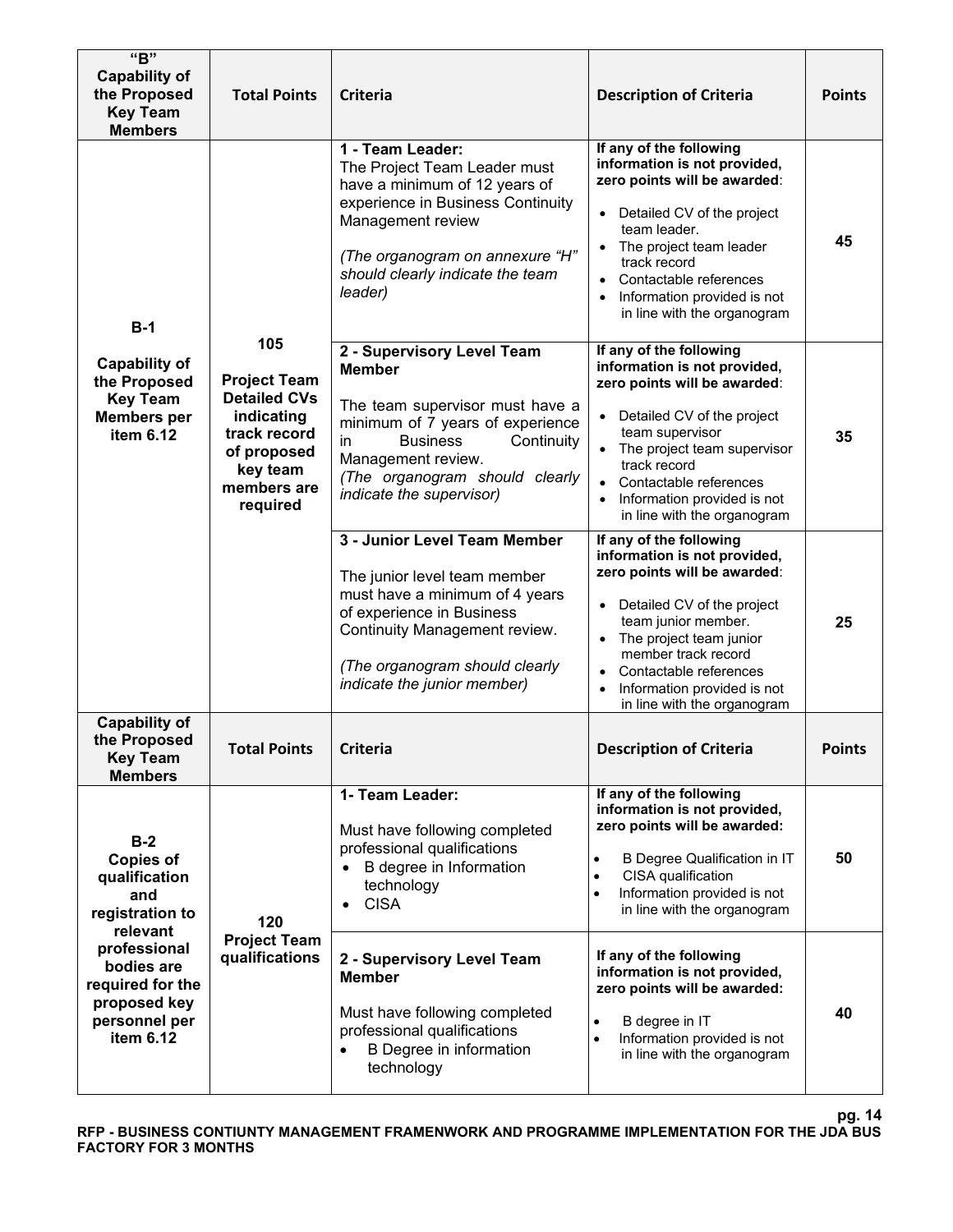|                                                                                   |                                | 3 - Junior Level Team Member<br>Must have following completed<br>professional qualifications<br>Diploma Information<br>technology                       | If any of the following<br>information is not provided,<br>zero points will be awarded:<br>Diploma Information<br>$\bullet$<br>Technology<br>Information provided is not<br>$\bullet$<br>in line with the organogram | 30            |
|-----------------------------------------------------------------------------------|--------------------------------|---------------------------------------------------------------------------------------------------------------------------------------------------------|----------------------------------------------------------------------------------------------------------------------------------------------------------------------------------------------------------------------|---------------|
| "C"<br>Company<br>experience                                                      | <b>Total Points</b>            | Criteria                                                                                                                                                | <b>Description of Criteria</b>                                                                                                                                                                                       | <b>Points</b> |
| $\mathbf c$<br>Company                                                            |                                | Five (5) years or more years of the<br>completed<br>Business<br>Continuity<br>Management<br>review<br>projects<br>conducted in the past five (5) years. | If any of the following<br>information is not provided,<br>zero points will be awarded:<br>List of projects <b>Complete</b><br>annexure "D"                                                                          | 45            |
| experience as<br>per item 6.13<br>Experience in<br><b>Business</b>                | 45<br>Complete<br>annexure "D" | Three $(3)$ to Four $(4)$ years of the<br>completed Business Continuity<br>Management<br>review<br>projects<br>conducted in the past five (5) years.    |                                                                                                                                                                                                                      | 35            |
| Continuity<br>Management                                                          |                                | One (1) to Two (2) years of the<br>completed<br>Business<br>Continuity<br>Management<br>projects<br>review<br>conducted in the past five (5) years.     |                                                                                                                                                                                                                      | 20            |
| "ח<br>Contactable<br>references                                                   | <b>Total Points</b>            | <b>Criteria</b>                                                                                                                                         | <b>Description of Criteria</b>                                                                                                                                                                                       | <b>Points</b> |
| D<br>Contactable                                                                  |                                | Five (5) or more<br>satisfactory<br>references letters.                                                                                                 | If any of the following<br>information is not provided,<br>zero points will be awarded:                                                                                                                              | 30            |
| references on<br>company<br>experience as<br>per item 6.13<br>and annexure<br>"D" | 30                             | Three (3) to Four (4) satisfactory<br>references letters.                                                                                               | Supporting contactable<br>$\bullet$<br>reference with the letter<br>head of the                                                                                                                                      | 20            |
|                                                                                   |                                | One (1) to Two (2) satisfactory<br>references letters.                                                                                                  | organisation as per the<br>project list above on<br>time "C"                                                                                                                                                         | 10            |

#### **7.3 Price and Empowerment**

Having completed a technical evaluation, the procedure for the evaluation of technically qualifying tenders is Method 2 (Price and Preferences). The Preference Point System assigns a score to each tenderer based on the tender price and on the tenderer's BBBEE status. These scores are combined to determine an overall score for the tender. The tender with the highest score will be considered for acceptance.

The Preference Point System will be applied as follows: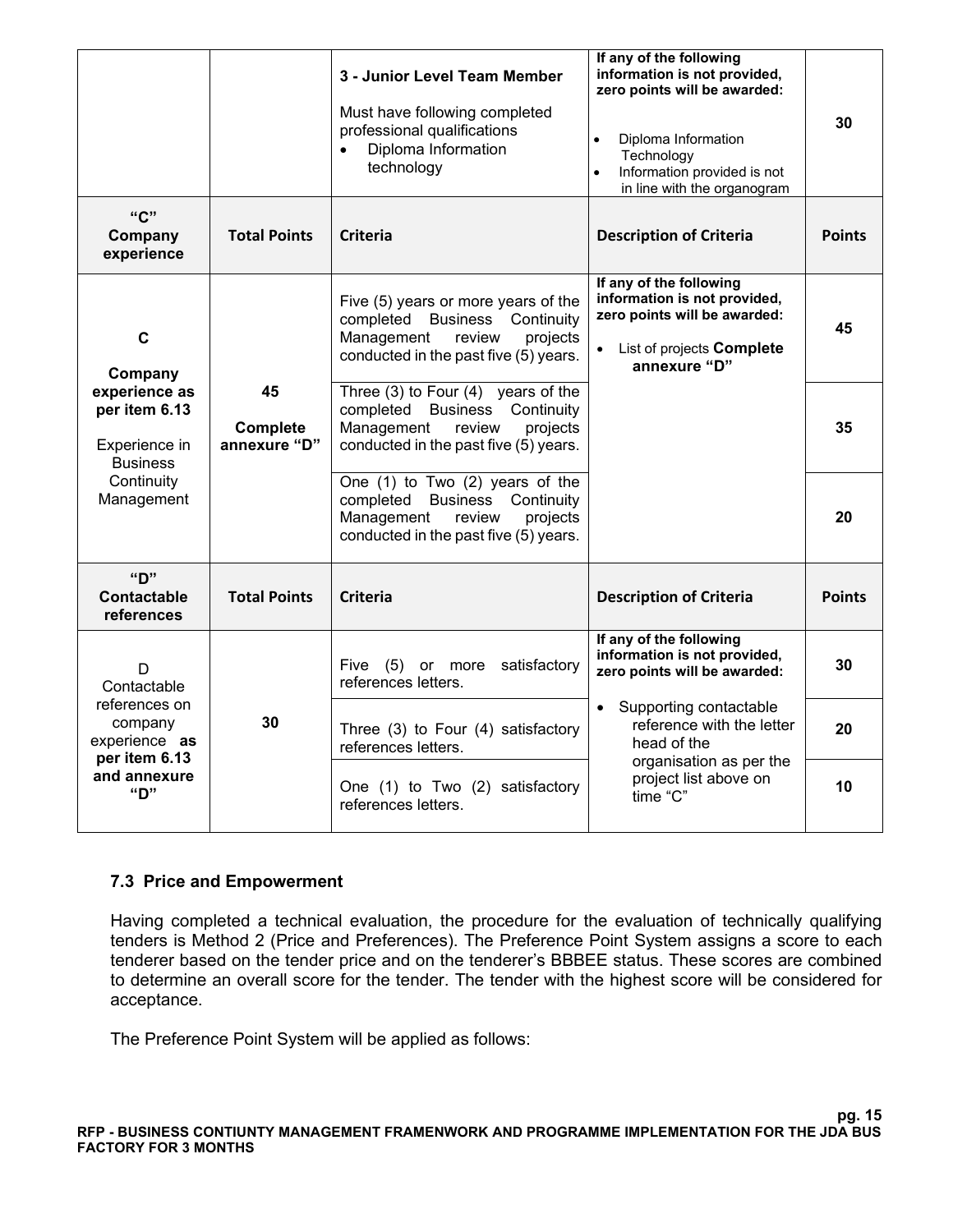- $\triangleright$  For tenders up to R50 million
	- 80 points are assigned to price
	- Up to 20 points are assigned to BBBEE status per the table under item 7.3.1
- ➢ Points scored will be rounded off to the nearest 2 decimal places

#### 7.3.1 Points awarded for BBBEE status level

Points will be awarded for empowerment (BBBEE), in accordance with the Preferential Procurement Regulations 2017 published in Government Gazette No. 40553 dated 20 January 2017. The table overleaf is applicable in this regard:

| <b>B-BBEE Status Level</b> | Number of Points  |
|----------------------------|-------------------|
| Of Contributor             | Tenders up to R50 |
|                            | million           |
|                            | 20                |
| $\mathbf{2}$               | 18                |
| 3                          | 14                |
|                            | 12                |
| 5                          | 8                 |
| 6                          | 6                 |
|                            |                   |
| 8                          | 2                 |
| Non-Compliant              |                   |
| contributor                |                   |

#### Notes:

- 7.3.1.1 "B-BBEE status level of contributor" means the B-BBEE status received by a measured entity based on its overall performance using the relevant scorecard contained in the Codes of Good Practice on Black Economic Empowerment, issued in terms of section 9(1) of the Broad-Based Black Economic Empowerment Act ( Act No.53 of 2003).
- 7.3.1.2 Tenderers must submit their original and valid B-BBEE status level verification certificate substantiating their B-BBEE rating. Certificates issued by either verification agencies accredited by the South African Accreditation System (SANAS) or by registered auditors approved by the Independent Regulatory Board for Auditors (IRBA) are acceptable. **FAILURE TO SUBMIT A BBBEE STATUS LEVEL CERTIFICATE WILL RESULT IN THE BIDDER SCORING ZERO (0) POINTS FOR BBBEE.**
- 7.3.1.3 An EME must submit a sworn affidavit confirming the following:
	- Annual Turnover Revenue of R10 million or less; and
	- Level of Black ownership
	- Any misrepresentation in terms of bullet point above constitutes a criminal offence as set out in the B-BBEE Act as amended.
- 7.3.1.4 The submission of such certificates must comply with the requirements of instructions and guidelines issued by the National Treasury and are in accordance with notices published by the Department of Trade and Industry in the Government Gazette.
- 7.3.1.5 A trust, consortium or joint venture will qualify for points for their B-BBEE status level as a legal entity, provided that the entity submits their B-BBEE status level certificate.
- 7.3.1.6 A trust, consortium or joint venture will qualify for points for their B-BBEE status level as an unincorporated entity, provided that the entity submits their consolidated B-BBEE scorecard

**pg. 16**

#### **RFP - BUSINESS CONTIUNTY MANAGEMENT FRAMENWORK AND PROGRAMME IMPLEMENTATION FOR THE JDA BUS FACTORY FOR 3 MONTHS**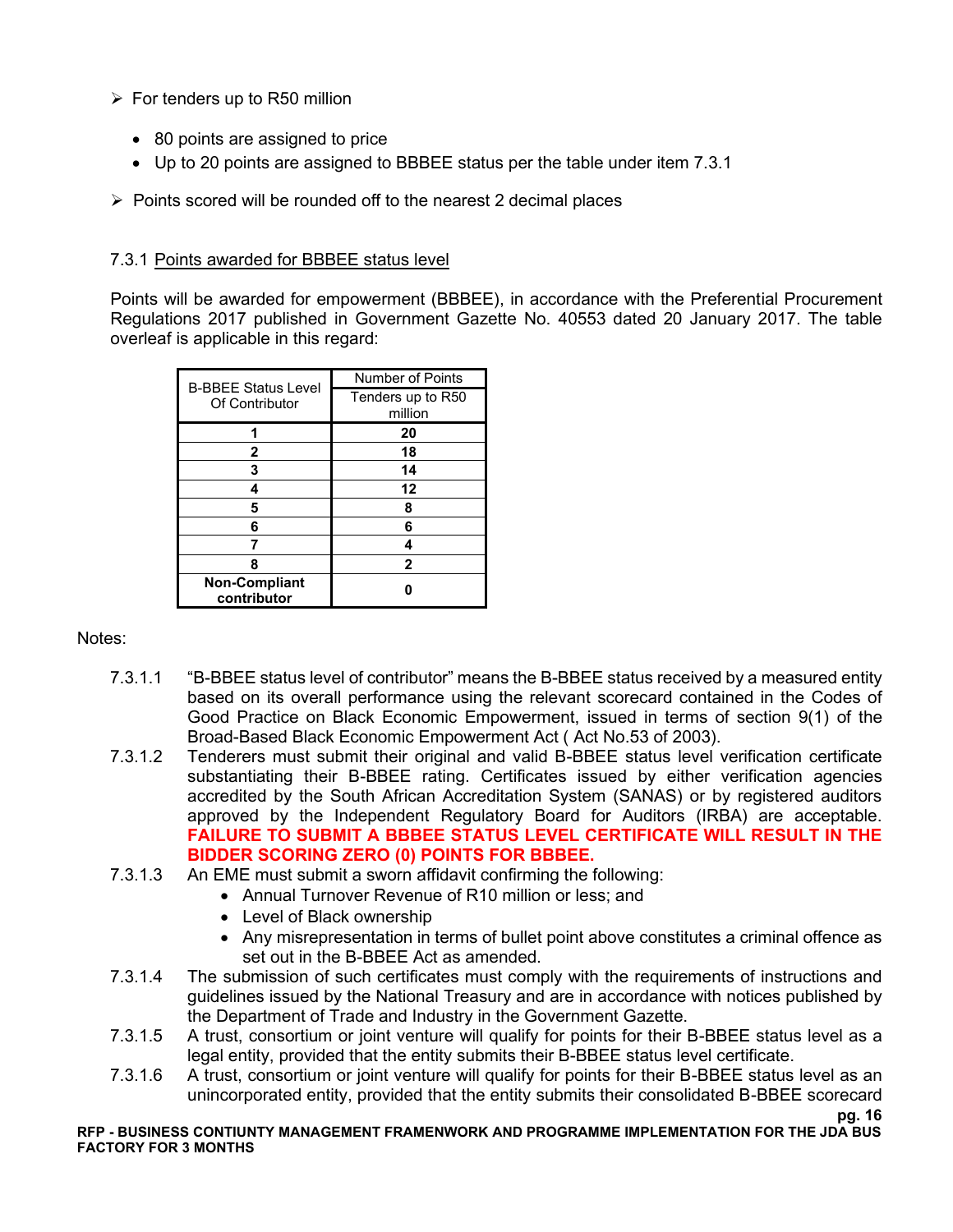as if they were a group structure and that such a consolidated B-BBEE scorecard is prepared for every separate tender.

- 7.3.1.7 A person will not be awarded points for B-BBEE status level if it is indicated in the tender documents that such a tenderer intends sub-contracting more than 25% of the value of the contract to any other enterprise that does not qualify for at least the points that such a tenderer qualifies for.
- 7.3.1.8 A person awarded a contract will not be permitted to sub-contract more than 25% of the value of the contract to any other enterprise that does not have an equal or higher B-BBEE status level than the person concerned.
- 7.3.1.9 No tender will be awarded to a bidder whose tax matters are not in order with SARS.
- 7.3.1.10 No tender will be awarded to a bidder who is not registered on CSD.

#### 7.3.2 Formula for scoring tender price

The following formula will be used to calculate the points for price.

$$
P_s = X \left[ 1 - \frac{(Pt - P_{\min})}{P_{\min}} \right]
$$

**Where** 

**P<sup>s</sup> =** Points scored for comparative price of tender under consideration

**P<sup>t</sup> =** Comparative price of tender under consideration

**Pmin** = Comparative price of lowest acceptable tender

#### **X = Points** assigned to price

7.3.3 The total preference points for a tender are calculated with the formula

#### $PP = P_s + P_{\text{bee}}$  Where

**PP** is the total number of preference points scored by the tenderer

**P<sup>s</sup>** is the points scored for the comparative price of the tenderer, and

**Pbee** is the number of points awarded to the tenderer based on his certified B-BBEE status level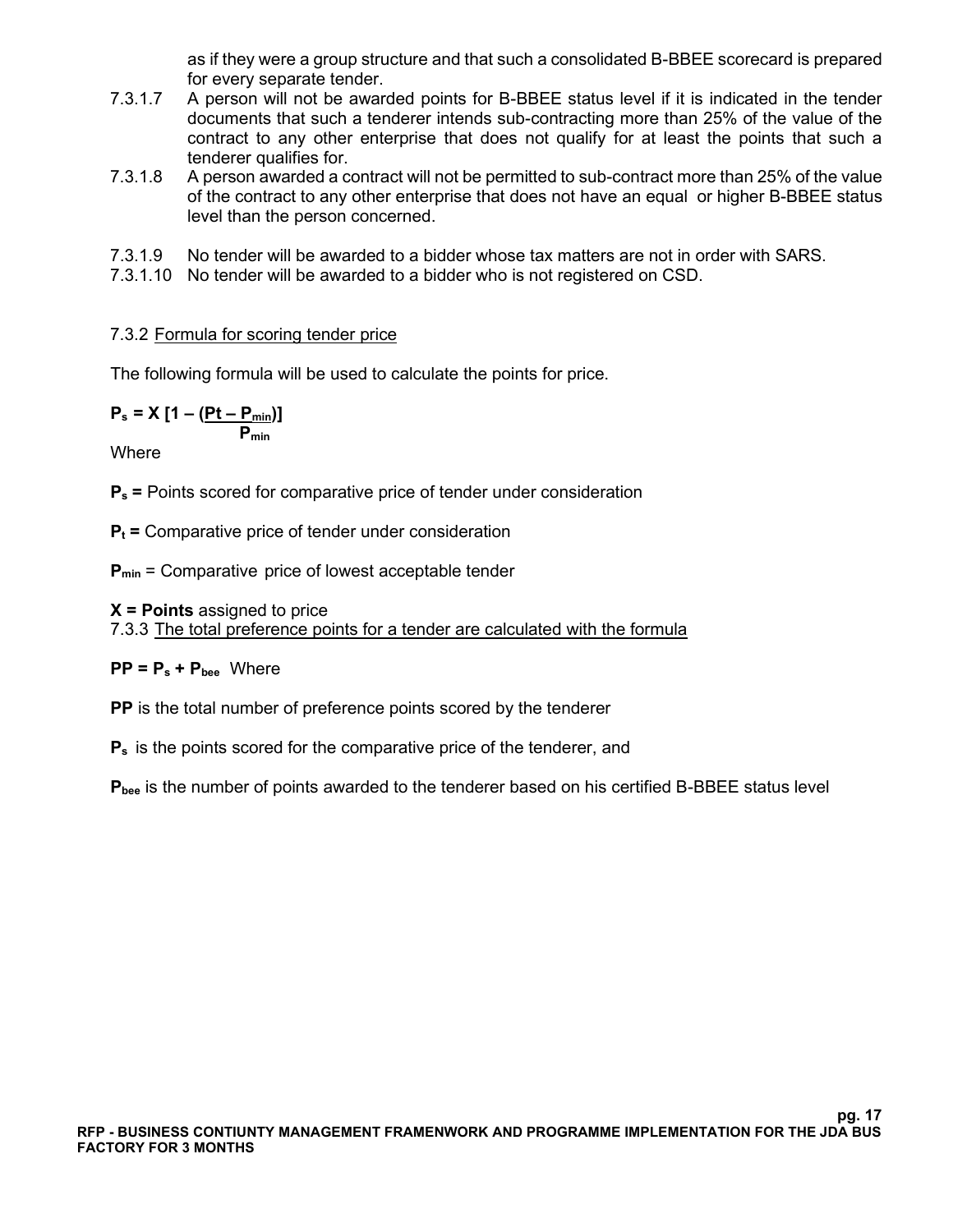# **7.4 Risk Tolerance**

The JDA has adopted a Risk Tolerance Framework (RTF) which enjoins the JDA to consider its risk exposure to contractors / service providers in terms of the number of contracts awarded to a single contractor / service provider in a particular year.

In terms of the Risk Tolerance Framework, the JDA determines the risk exposure as excessive in instances where the value of the contracts for individual professional service providers (e.g. project managers / engineers / quantity surveyors / consultants) is either :

#### **The greater of R8 million or four contracts / projects in the current financial year or The greater of R12 million or six contracts / projects over two financial years (current year and previous financial year)**

And in instances where the value of contracts for multi-disciplinary professional service providers (e.g. more than one discipline / service is provided by the same bidder) is either:

#### **The greater of R12 million or six contracts / projects in the current financial year or The greater of R20 million or nine contracts / projects over two financial years (current year and previous financial year)**

A risk analysis shall be undertaken on the bidder with the highest number of points obtained, to determine whether the tenderer does not exceed the JDA's risk framework criteria as stated above. In other words, whether it falls within the ambit of the Risk Tolerance Framework as acceptable.

JDA reserves the right to award a contract to a bidder who has exceeded the threshold as stated above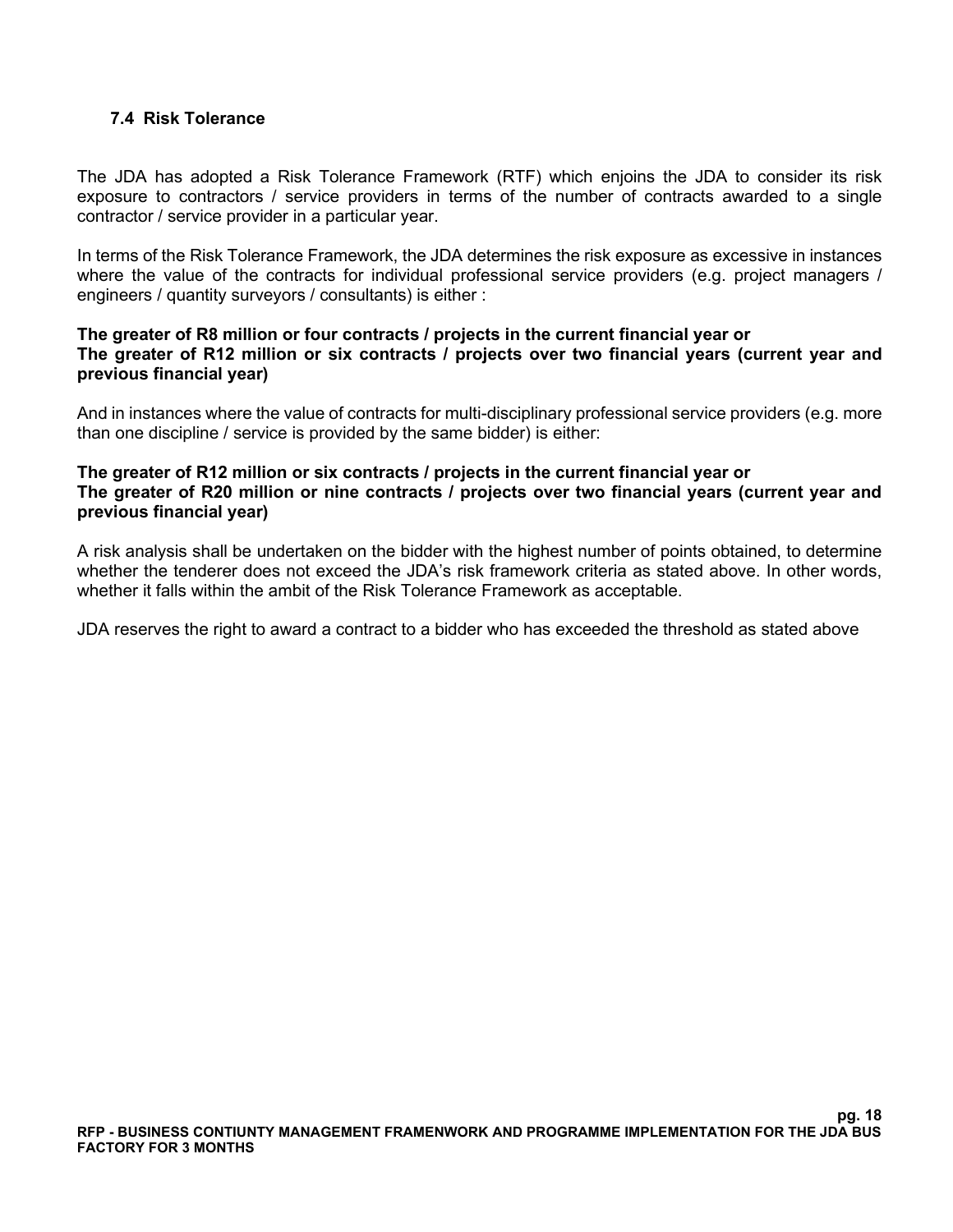# **8. CLOSING DATE, TIME AND VENUE FOR SUBMISSIONS**

The completed tender document shall be placed in a sealed envelope.

 The words: "**RFP - BUSINESS CONTIUNTY MANAGEMENT FRAMENWORK AND PROGRAMME IMPLEMENTATION FOR THE JDA BUS FACTORY FOR 3 MONTHS - BID NUMBER: JDA-IA/BCM-001/2021**". must be written / typed clearly on the envelope.

The envelope must be deposited in the tender box at the Johannesburg Development Agency, Ground Floor, The Bus Factory, 3 Helen Joseph Street (formerly known as President) and Newtown only between the hours of 08H00 and 17H00.

The tender closing date and time is **20 January 2022 at 12h00.** There will be a public opening of tenders.

#### **NO LATE / E-MAILED / TELEPHONIC / FAXED / POSTAL TENDERS WILL BE ACCEPTED OR CONSIDERED.**

The Johannesburg Development Agency's selection of qualifying tenders shall be in the Johannesburg Development Agency's sole discretion and shall be final. The Johannesburg Development Agency does not bind itself to accept any particular tender and no correspondence will be entered into.

Unsuccessful bidders will have the opportunity to query the award or decision within fourteen (14) calendar days from the day of notification.

The tender offer validity period for this tender is 120 days.

Queries can be addressed in writing to: Mr. Matimba Sibiya E-mail address: **MSibiya@jda.org.za**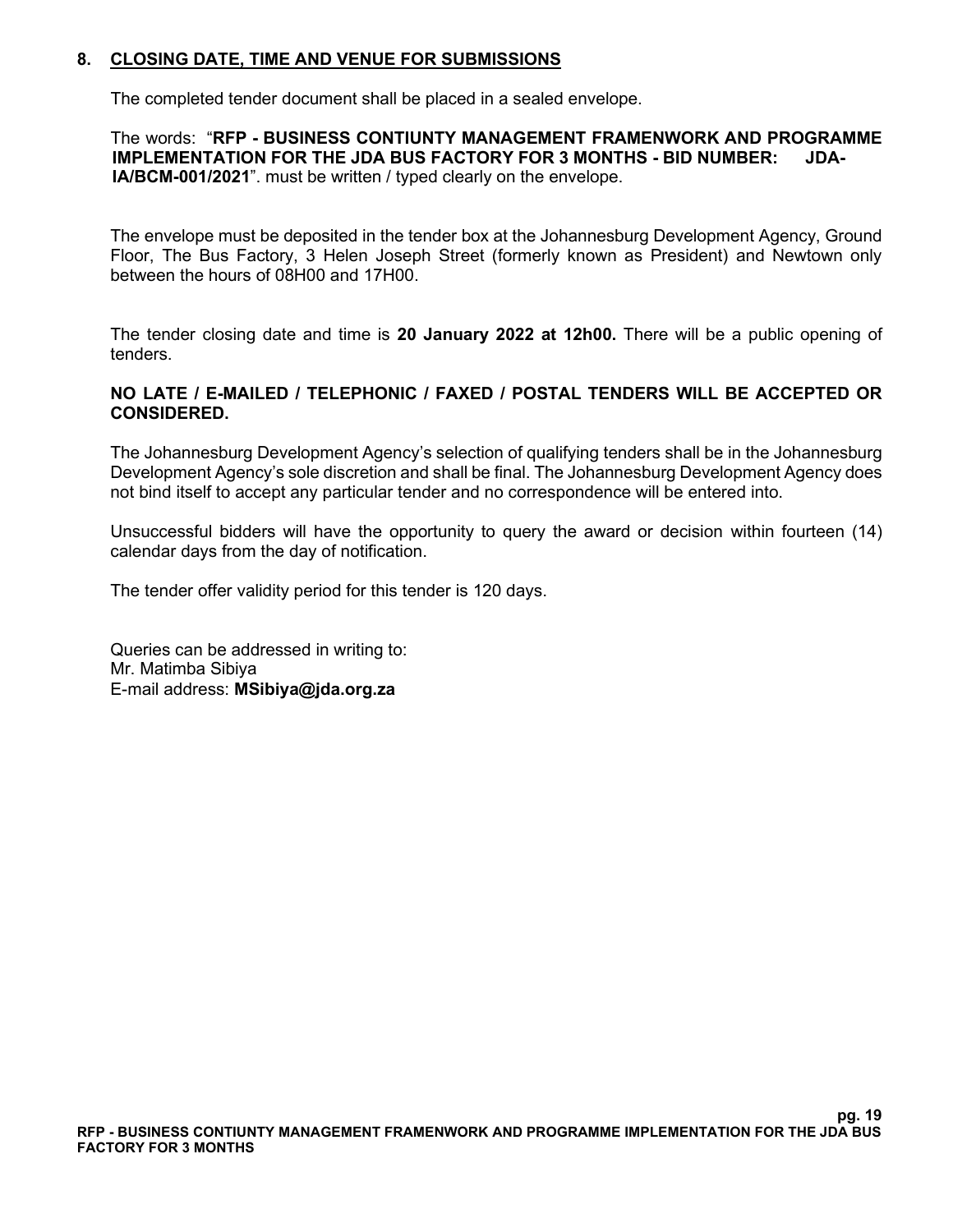# **ANNEXURE A: BUSINESS DECLARATION**

| <b>Tender/RFP Number</b>      | $\mathbf{r}$ . The communication communication communication communication communication                                                                                                                                                                                                                                                                                                                                                                                                                                                                                    |
|-------------------------------|-----------------------------------------------------------------------------------------------------------------------------------------------------------------------------------------------------------------------------------------------------------------------------------------------------------------------------------------------------------------------------------------------------------------------------------------------------------------------------------------------------------------------------------------------------------------------------|
| <b>Tender/RFP Description</b> | $\begin{array}{l} \begin{array}{l} \bullet \end{array} \begin{array}{l} \begin{array}{l} \bullet \end{array} \begin{array}{l} \begin{array}{l} \bullet \end{array} \end{array} \begin{array}{l} \begin{array}{l} \begin{array}{l} \bullet \end{array} \end{array} \end{array} \begin{array}{l} \begin{array}{l} \begin{array}{l} \bullet \end{array} \end{array} \end{array} \begin{array}{l} \begin{array}{l} \begin{array}{l} \bullet \end{array} \end{array} \end{array} \end{array} \begin{array}{l} \begin{array}{l} \begin{array}{l} \bullet \end{array} \end{array}$ |
| <b>Name of Company</b>        | $\ddotsc$ . The component component component component component component component component component component component component component component component component component component component component componen                                                                                                                                                                                                                                                                                                                                            |
| <b>Contact Person</b>         |                                                                                                                                                                                                                                                                                                                                                                                                                                                                                                                                                                             |
| <b>Postal Address</b>         |                                                                                                                                                                                                                                                                                                                                                                                                                                                                                                                                                                             |
|                               |                                                                                                                                                                                                                                                                                                                                                                                                                                                                                                                                                                             |
| <b>Physical Address</b>       |                                                                                                                                                                                                                                                                                                                                                                                                                                                                                                                                                                             |
|                               |                                                                                                                                                                                                                                                                                                                                                                                                                                                                                                                                                                             |
| <b>Telephone Number</b>       |                                                                                                                                                                                                                                                                                                                                                                                                                                                                                                                                                                             |
| <b>Fax Number</b>             |                                                                                                                                                                                                                                                                                                                                                                                                                                                                                                                                                                             |
| <b>Cell Number</b>            |                                                                                                                                                                                                                                                                                                                                                                                                                                                                                                                                                                             |
| <b>E-mail Address</b>         |                                                                                                                                                                                                                                                                                                                                                                                                                                                                                                                                                                             |

# **Company/enterprise Income**

| <b>Tax Reference Number</b> |                                                                                                                  |
|-----------------------------|------------------------------------------------------------------------------------------------------------------|
| partnership)                | (Insert personal income tax number if a one person business and personal income tax numbers of all partners if a |

|--|--|--|

# **1. Type of firm**

- ❑ Partnership
- ❑ One person business/sole trader
- ❑ Close corporation
- ❑ Public company
- ❑ Private company

(Tick one box)

# **2. Principal business activities**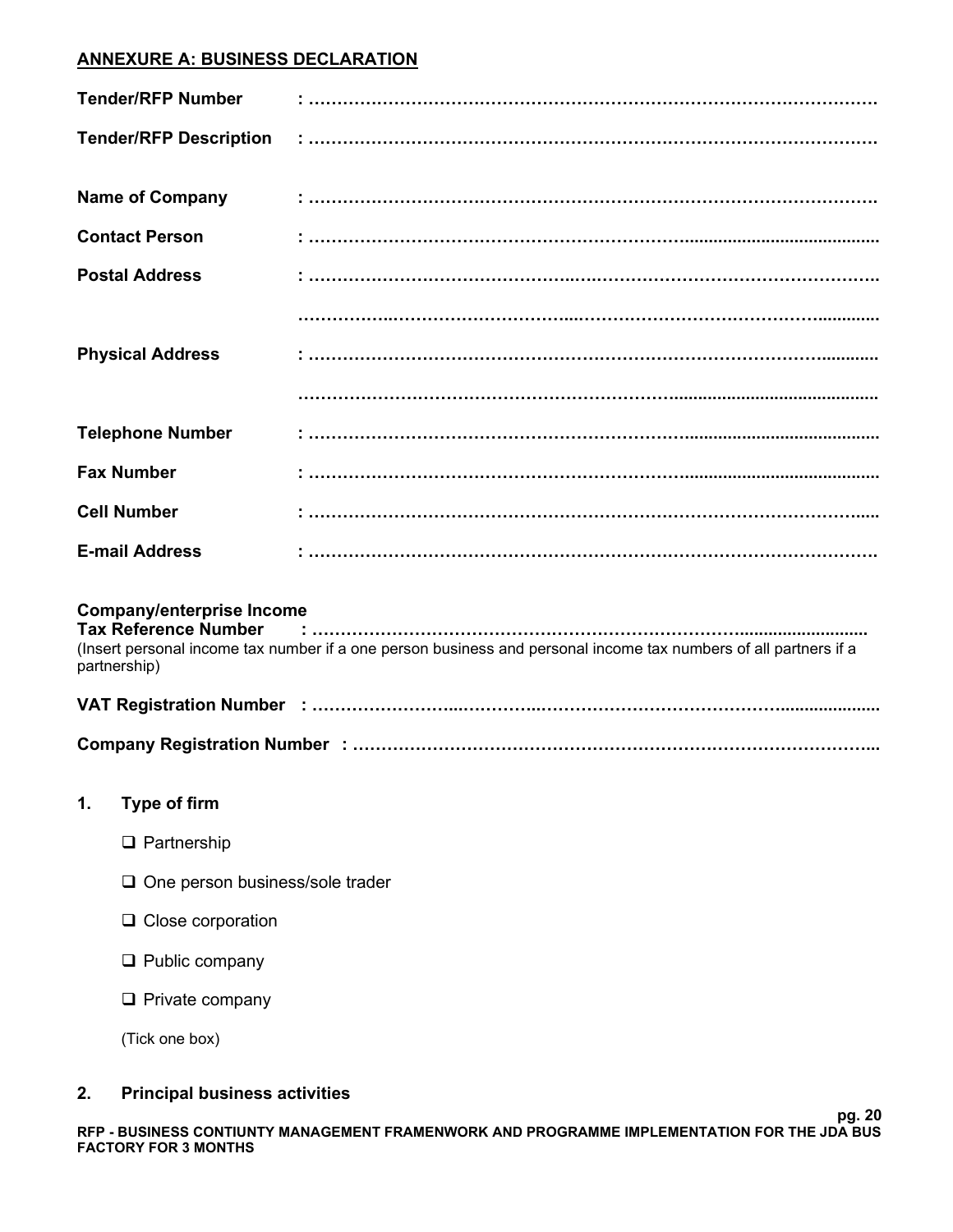| 3. |                                                            |                                                                                                                                                                                     |  |  |
|----|------------------------------------------------------------|-------------------------------------------------------------------------------------------------------------------------------------------------------------------------------------|--|--|
| 4. |                                                            | Detail all trade associations/professional bodies in which you have membership                                                                                                      |  |  |
|    |                                                            |                                                                                                                                                                                     |  |  |
| 5. | Did the firm exist under a previous name?                  |                                                                                                                                                                                     |  |  |
|    | $\Box$ Yes<br>$\Box$ No                                    |                                                                                                                                                                                     |  |  |
|    | (Tick one box)                                             |                                                                                                                                                                                     |  |  |
|    |                                                            |                                                                                                                                                                                     |  |  |
| 6. | How many permanent staff members are employed by the firm: |                                                                                                                                                                                     |  |  |
|    | Full Time :                                                |                                                                                                                                                                                     |  |  |
|    | Part Time :                                                |                                                                                                                                                                                     |  |  |
| 7. |                                                            | In the case of a firm which renders services for different disciplines, how many permanent<br>staff members are employed by the firm in the discipline for which you are tendering: |  |  |
|    | <b>Full Time</b>                                           |                                                                                                                                                                                     |  |  |
|    | Part Time :                                                |                                                                                                                                                                                     |  |  |
| 8. |                                                            | What is the enterprise's annual turnover for the last two years and what is the estimated<br>turnover of current commitments from 1 July 2019 to 30 June 2021 (excl. VAT):          |  |  |
|    | R                                                          | Year                                                                                                                                                                                |  |  |
|    | R                                                          | Year                                                                                                                                                                                |  |  |
|    | R                                                          | Year                                                                                                                                                                                |  |  |

**9. List all contracts which your company is engaged in and have not yet completed:**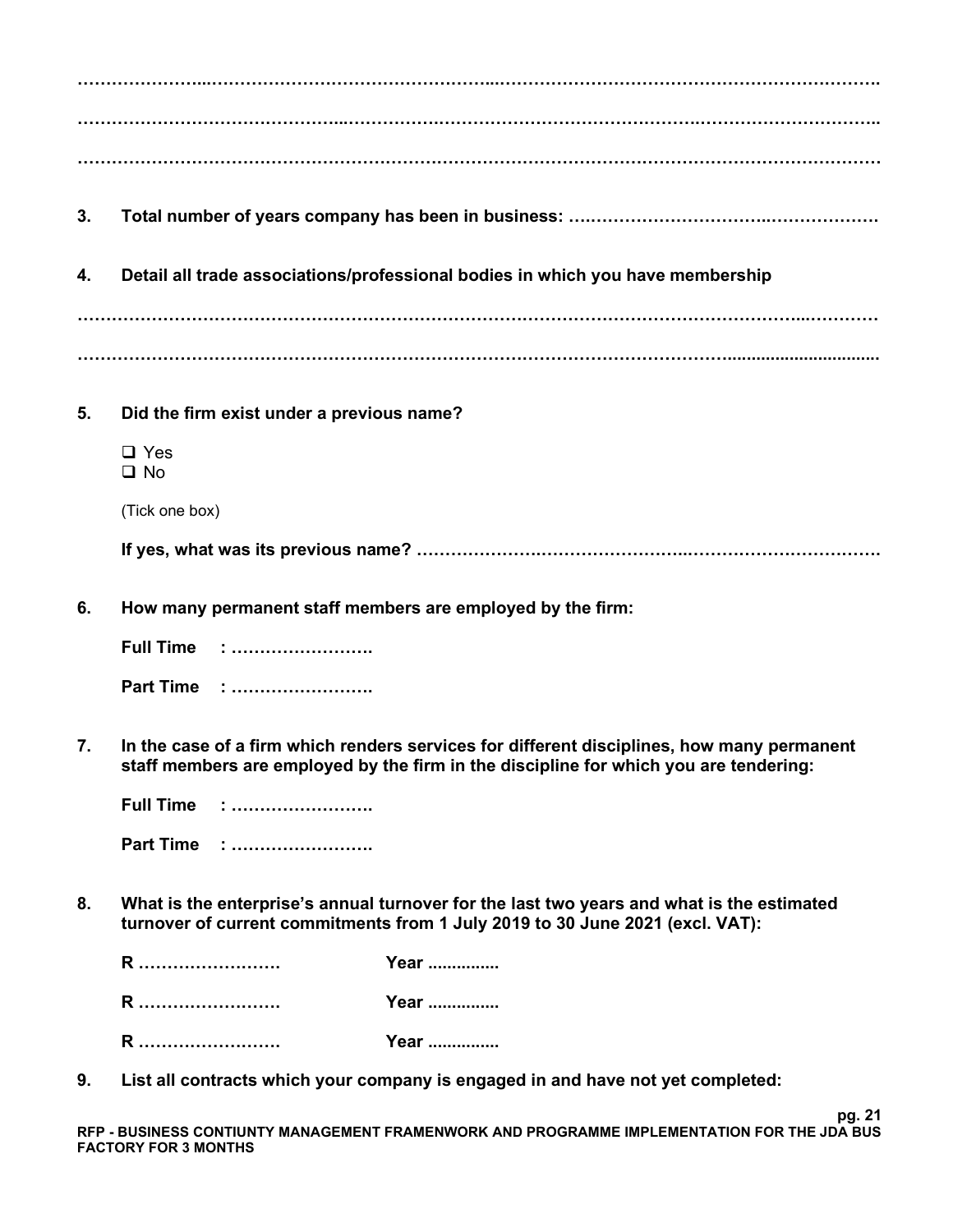| <b>CONTRACT</b><br><b>DESCRIPTION</b><br>(INCLUDE TYPE OF SERVICE) | <b>LOCATION</b> | <b>COMPANY/</b><br><b>EMPLOYER</b> | <b>PROJECT</b><br><b>VALUE</b> | <b>ESTIMATED</b><br><b>FEES</b> | <b>EXPECTED</b><br><b>COMPLETION</b><br>(MONTH &<br>YEAR) |
|--------------------------------------------------------------------|-----------------|------------------------------------|--------------------------------|---------------------------------|-----------------------------------------------------------|
|                                                                    |                 |                                    |                                |                                 |                                                           |
|                                                                    |                 |                                    |                                |                                 |                                                           |
|                                                                    |                 |                                    |                                |                                 |                                                           |
|                                                                    |                 |                                    |                                |                                 |                                                           |
|                                                                    |                 |                                    |                                |                                 |                                                           |
|                                                                    |                 |                                    |                                |                                 |                                                           |
|                                                                    |                 |                                    |                                |                                 |                                                           |
|                                                                    |                 |                                    |                                |                                 |                                                           |

#### **10. Banking details**

I/We hereby request and authorise you to pay any amounts which may accrue to me/us to the credit of my/our account with the mentioned bank.

I/We understand that the credit transfers hereby authorised will be processed by computer through a system known as the *"ACB Electronic Fund Transfer Service"* and

I/We also understand that no additional advice of payment will be provided by my/our bank, but details of each payment will be printed on my/our bank statement or any accompanying voucher.

This authority may be cancelled by me/us giving **30 days** notice in writing.

| <b>BANK</b>                                 |  |
|---------------------------------------------|--|
| <b>BRANCH</b>                               |  |
| <b>BRANCH CODE</b><br><b>ACCOUNT NUMBER</b> |  |
| <b>ACCOUNT HOLDER</b>                       |  |
| <b>TYPE OF ACCOUNT</b>                      |  |
| <b>CONTACT PERSON</b>                       |  |
| <b>CONTACT NUMBER</b>                       |  |

#### *PLEASE INCLUDE ORIGINAL SIGNED AND STAMPED LETTER FROM THE BANK CONFIRMING THE COMPANY'S BANKING DETAILS, PHOTOSTAT COPIES AND LETTERS BEARING ELECTRONIC SIGNATURES WILL NOT BE ACCEPTABLE.*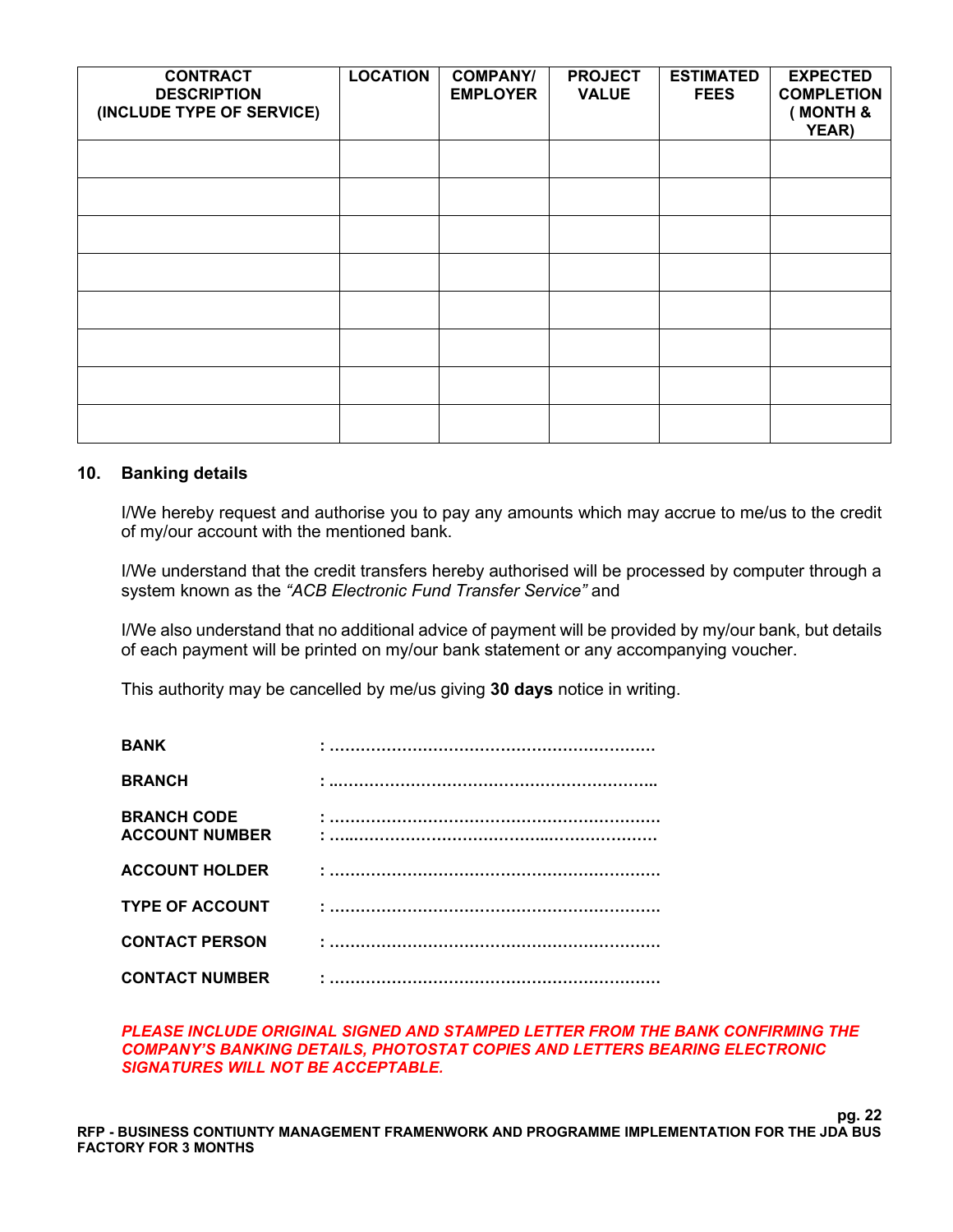**The undersigned, who warrants that he/she is duly authorised to do so on behalf of the company, affirms that the information furnished in response to this request for proposal is true and correct:**

| <b>SIGNATURE</b>     |  |
|----------------------|--|
|                      |  |
| <b>CAPACITY</b>      |  |
|                      |  |
| <b>DATE</b>          |  |
| <b>COMPANY STAMP</b> |  |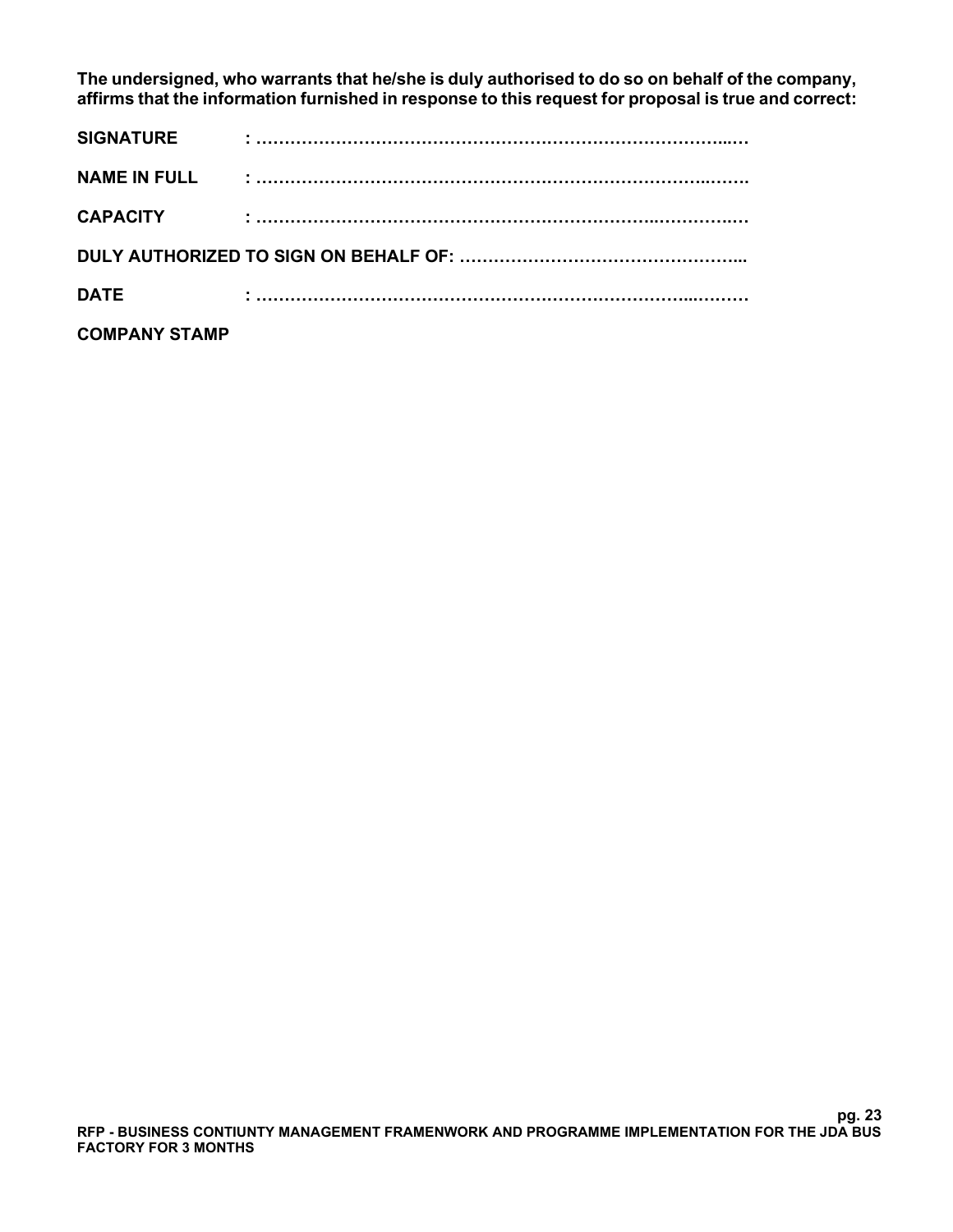#### **ANNEXURE B: DECLARATION OF INTEREST**

- 1. No bid will be accepted from persons in the service of the state\*.
- 2. Any person, having a kinship with persons in the service of the state, including a blood relationship, may make an offer or offers in terms of this invitation to bid. In view of possible allegations of favouritism, should the resulting bid, or part thereof, be awarded to persons connected with or related to persons in service of the state, it is required that the bidder or their authorised representative declare their position in relation to the evaluating/adjudicating authority.

| 3.  | In order to give effect to the above, the following questionnaire must be completed and submitted with the bid.                                                         |          |
|-----|-------------------------------------------------------------------------------------------------------------------------------------------------------------------------|----------|
| 3.1 |                                                                                                                                                                         |          |
| 3.2 |                                                                                                                                                                         |          |
| 3.3 |                                                                                                                                                                         |          |
| 3.4 |                                                                                                                                                                         |          |
| 3.5 |                                                                                                                                                                         |          |
| 3.6 |                                                                                                                                                                         |          |
| 3.7 | The names of all directors / trustees / shareholders / members, their individual identity numbers and state<br>employee numbers must be indicated in paragraph 4 below. |          |
| 3.8 | Are you presently in the service of the state*                                                                                                                          | YES / NO |
|     | If yes, furnish particulars                                                                                                                                             |          |
|     |                                                                                                                                                                         |          |
|     |                                                                                                                                                                         |          |
| 3.9 | Have you been in the service of the state for the past twelve months?                                                                                                   | YES / NO |
|     | If yes, furnish particulars                                                                                                                                             |          |
|     |                                                                                                                                                                         |          |
|     |                                                                                                                                                                         |          |
|     |                                                                                                                                                                         |          |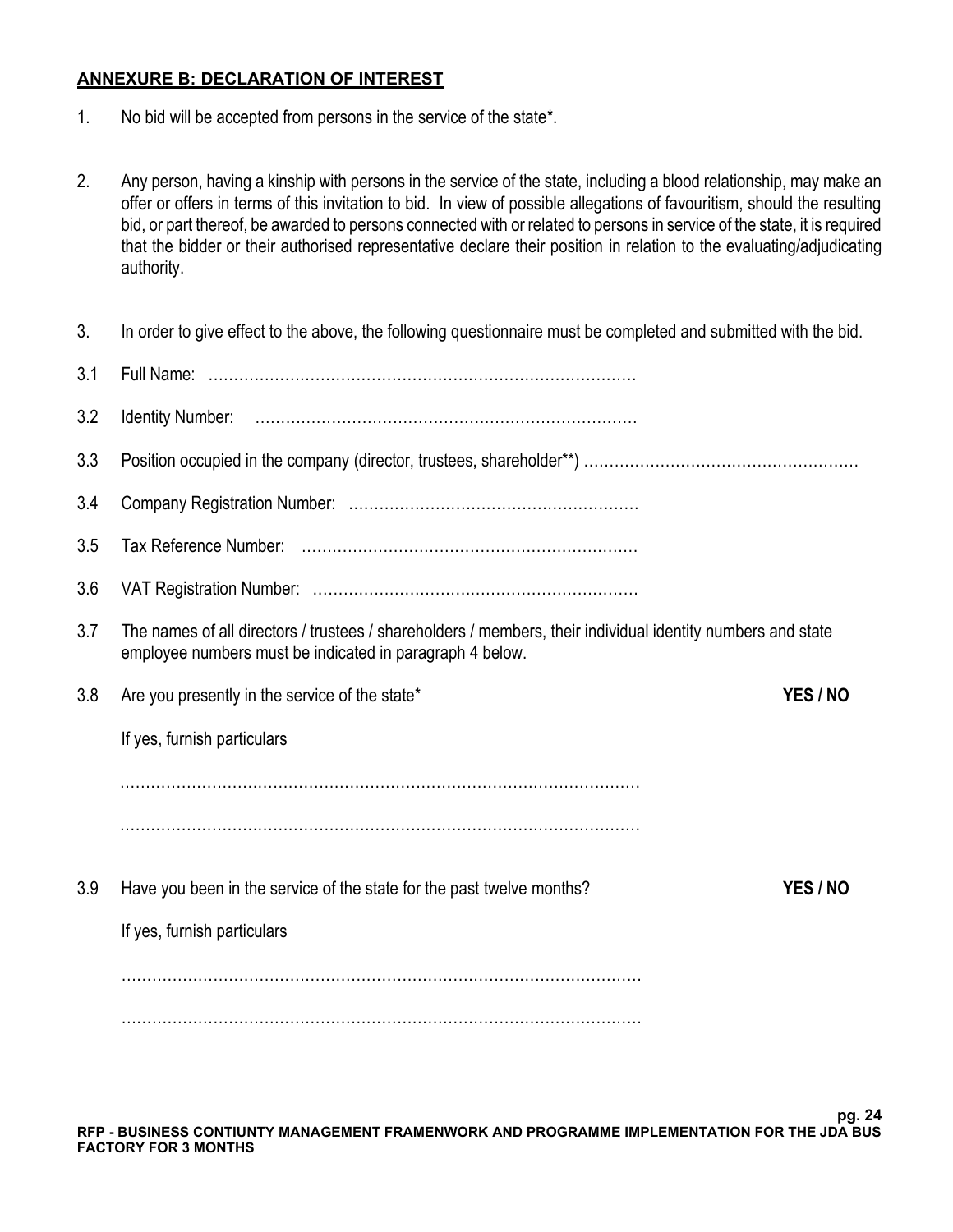3.10 Do you, have any relationship (family, friend, other) with persons in the service of the state and who may be involved with the evaluation and or adjudication of this bid? **YES / NO** If yes, furnish particulars ………………………………………………………………………………………… ………………………………………………………………………………………… 3.11 Are you, aware of any relationship (family, friend, other) between any other bidder and any persons in the service of the state who may be involved with the evaluation and or adjudication of this bid? **YES / NO** If yes, furnish particulars ………………………………………………………………………………………… ………………………………………………………………………………………… 3.12 Are any of the company's directors, trustees, managers, principle shareholders or stakeholders in service of the state? **YES / NO** If yes, furnish particulars ………………………………………………………………………………………… ………………………………………………………………………………………… 3.13 Are any spouse, child or parent of the company's directors, trustees, managers, principle shareholders or stakeholders in service of the state? **YES / NO** If yes, furnish particulars ………………………………………………………………………………………… ………………………………………………………………………………………… 3.14 Do you or any of the directors, trustees, managers, principle shareholders or stakeholders of this company have any interest in any other related companies or businesses whether or not they are bidding for this contract? **YES / NO** If yes, furnish particulars ………………………………………………………………………………………… …………………………………………………………………………………………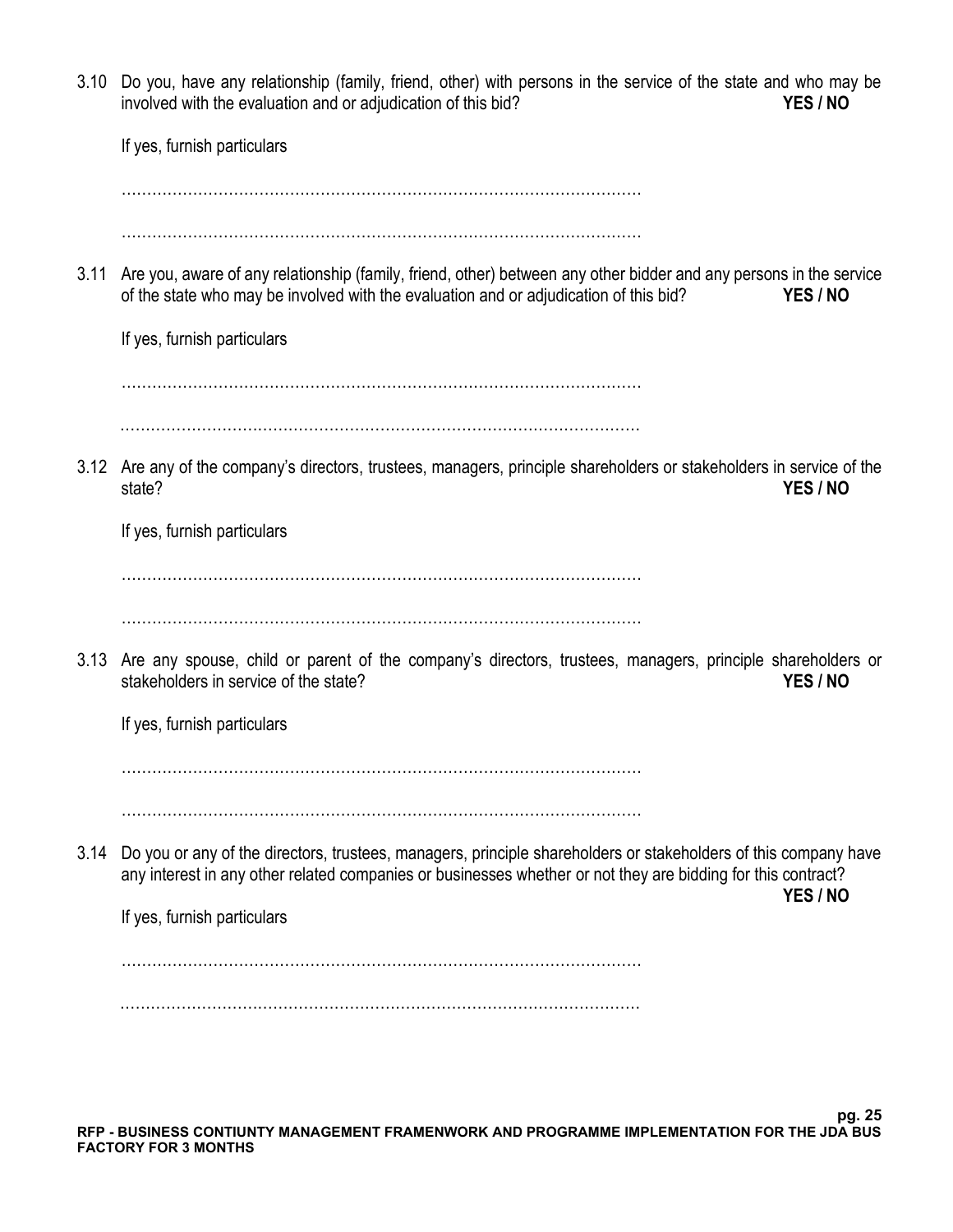4. Full details of directors / trustees / members / shareholders.

| <b>FULL NAME</b> | <b>IDENTITY NUMBER</b> | <b>STATE EMPLOYEE NUMBER</b> |
|------------------|------------------------|------------------------------|
|                  |                        |                              |
|                  |                        |                              |
|                  |                        |                              |
|                  |                        |                              |
|                  |                        |                              |
|                  |                        |                              |
|                  |                        |                              |
|                  |                        |                              |
|                  |                        |                              |

# **CERTIFICATION**

**I, THE UNDERSIGNED (FULL NAME**) …………………………………………………………………...……………………

**CERTIFY THAT THE INFORMATION FURNISHED ON THIS DECLARATION FORM IS TRUE AND CORRECT.** 

**I ACCEPT THAT, IN ADDITION TO CANCELLATION OF A CONTRACT, ACTION MAY BE TAKEN AGAINST ME SHOULD THIS DECLARATION PROVE TO BE FALSE.** 

…………………………………………………….. ……………………………………………………..…….. Signature **Position** ……………………………………………………. …………………………………. Name of Bidder **Date** MSCM Regulations: "in the service of the state" means to be  $-$ (a) a member of  $-$ (i) any municipal council; (ii) any provincial legislature; or (iii) the national Assembly or the national Council of provinces; (b) a member of the board of directors of any municipal entity; (c) an official of any municipality or municipal entity; (d) an employee of any national or provincial department, national or provincial public entity or constitutional institution within the meaning of the Public Finance Management Act, 1999 (Act No.1 of 1999); (e) a member of the accounting authority of any national or provincial public entity; or

- (f) an employee of Parliament or a provincial legislature.
- \*\* "Stakeholder' means a person who owns shares in the company and is actively involved in the management of the company or business and exercises control over the company.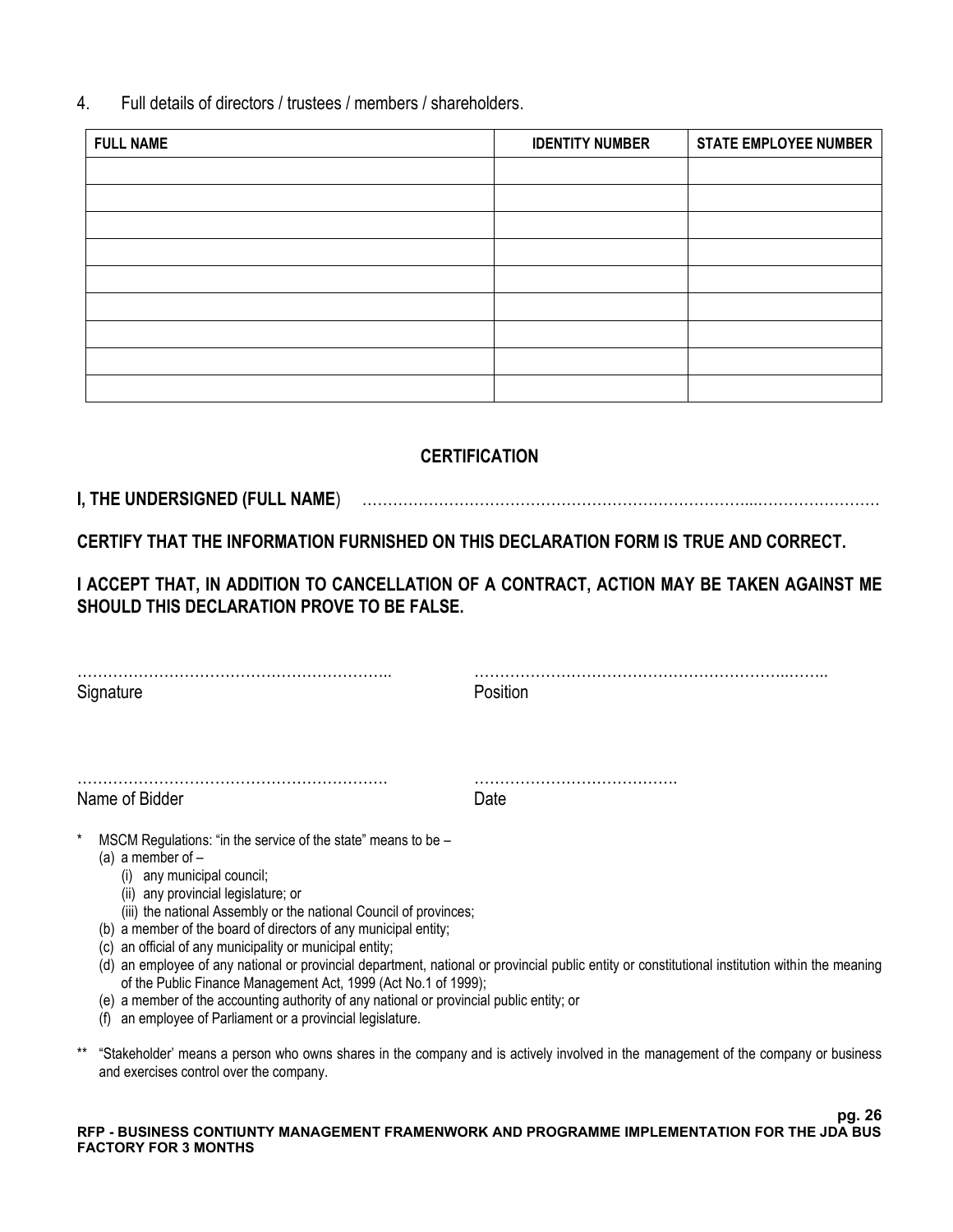# **ANNEXURE C: DECLARATION OF BIDDER'S PAST SUPPLY CHAIN MANAGEMENT PRACTICES**

- 1 This Municipal Bidding Document must form part of all bids invited.
- 2 It serves as a declaration to be used by municipalities and municipal entities in ensuring that when goods and services are being procured, all reasonable steps are taken to combat the abuse of the supply chain management system.
- 3 The bid of any bidder may be rejected if that bidder, or any of its directors have:
	- a. abused the municipality's / municipal entity's supply chain management system or committed any improper conduct in relation to such system;
	- b. been convicted for fraud or corruption during the past five years;
	- c. willfully neglected, reneged on or failed to comply with any government, municipal or other public sector contract during the past five years; or
	- d. been listed in the Register for Tender Defaulters in terms of section 29 of the Prevention and Combating of Corrupt Activities Act (No 12 of 2004).
- 4 In order to give effect to the above, the following questionnaire must be completed and submitted with the bid.

| <b>Item</b> | Question                                                                                                                                                                                                                                                                                                                                                                                                                                          | <b>Yes</b> | N <sub>0</sub> |
|-------------|---------------------------------------------------------------------------------------------------------------------------------------------------------------------------------------------------------------------------------------------------------------------------------------------------------------------------------------------------------------------------------------------------------------------------------------------------|------------|----------------|
| 4.1         | Is the bidder or any of its directors listed on the National Treasury's database<br>as a company or person prohibited from doing business with the public<br>sector?<br>(Companies or persons who are listed on this database were informed in<br>writing of this restriction by the National Treasury after the audi alteram<br>partem rule was applied).                                                                                        | Yes        | No             |
| 4.1.1       | If so, furnish particulars:                                                                                                                                                                                                                                                                                                                                                                                                                       |            |                |
| 4.2         | Is the bidder or any of its directors listed on the Register for Tender Defaulters<br>in terms of section 29 of the Prevention and Combating of Corrupt Activities Act<br>(No 12 of 2004)?<br>(To access this Register enter the National Treasury's website,<br>www.treasury.gov.za, click on the icon "Register for Tender Defaulters"<br>or submit your written request for a hard copy of the Register to facsimile<br>number (012) 3265445). | <b>Yes</b> | No.            |
| 4.2.1       | If so, furnish particulars:                                                                                                                                                                                                                                                                                                                                                                                                                       |            |                |

**pg. 27**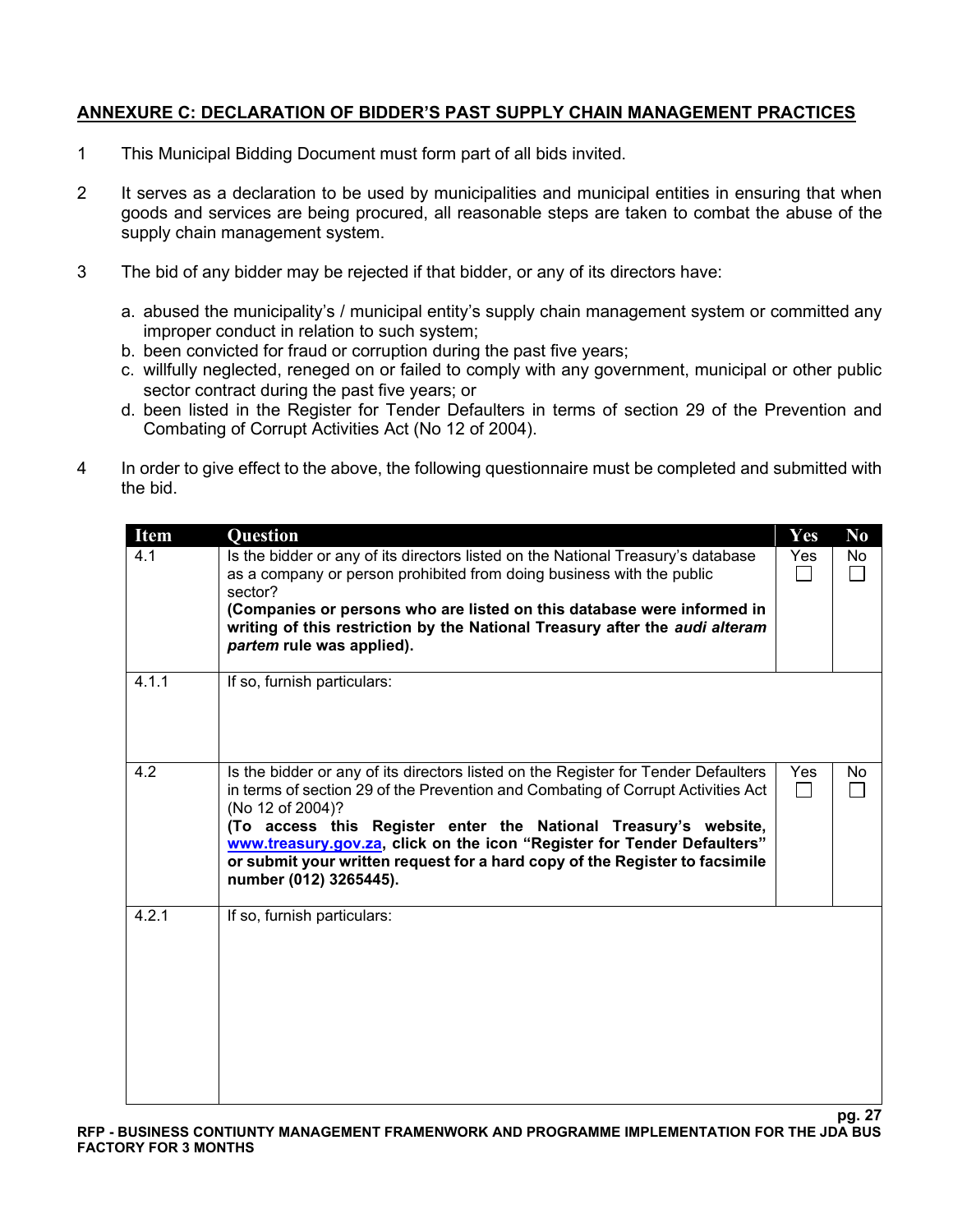| <b>Item</b> | Question                                                                                                                                                                                                             | <b>Yes</b> | N <sub>0</sub> |
|-------------|----------------------------------------------------------------------------------------------------------------------------------------------------------------------------------------------------------------------|------------|----------------|
| 4.3         | Was the bidder or any of its directors convicted by a court of law (including a<br>court of law outside the Republic of South Africa) for fraud or corruption during<br>the past five years?                         | Yes        | No.            |
| 4.3.1       | If so, furnish particulars:                                                                                                                                                                                          |            |                |
| 4.4         | Does the bidder or any of its directors owe any municipal rates and taxes or                                                                                                                                         | Yes        | No             |
|             | municipal charges to the municipality / municipal entity, or to any other<br>municipality / municipal entity, that is in arrears for more than three months?                                                         |            |                |
| 4.4.1       | If so, furnish particulars:                                                                                                                                                                                          |            |                |
| 4.5         | Was any contract between the bidder and the municipality / municipal entity or<br>any other organ of state terminated during the past five years on account of<br>failure to perform on or comply with the contract? | Yes        | No             |
| 4.7.1       | If so, furnish particulars:                                                                                                                                                                                          |            |                |

# **CERTIFICATION**

# **I, THE UNDERSIGNED (FULL NAME**) …………………………………………………………………...……………………

**CERTIFY THAT THE INFORMATION FURNISHED ON THIS DECLARATION FORM IS TRUE AND CORRECT.** 

**I ACCEPT THAT, IN ADDITION TO CANCELLATION OF A CONTRACT, ACTION MAY BE TAKEN AGAINST ME SHOULD THIS DECLARATION PROVE TO BE FALSE.** 

| Signature      | Position |
|----------------|----------|
|                |          |
| Name of Bidder |          |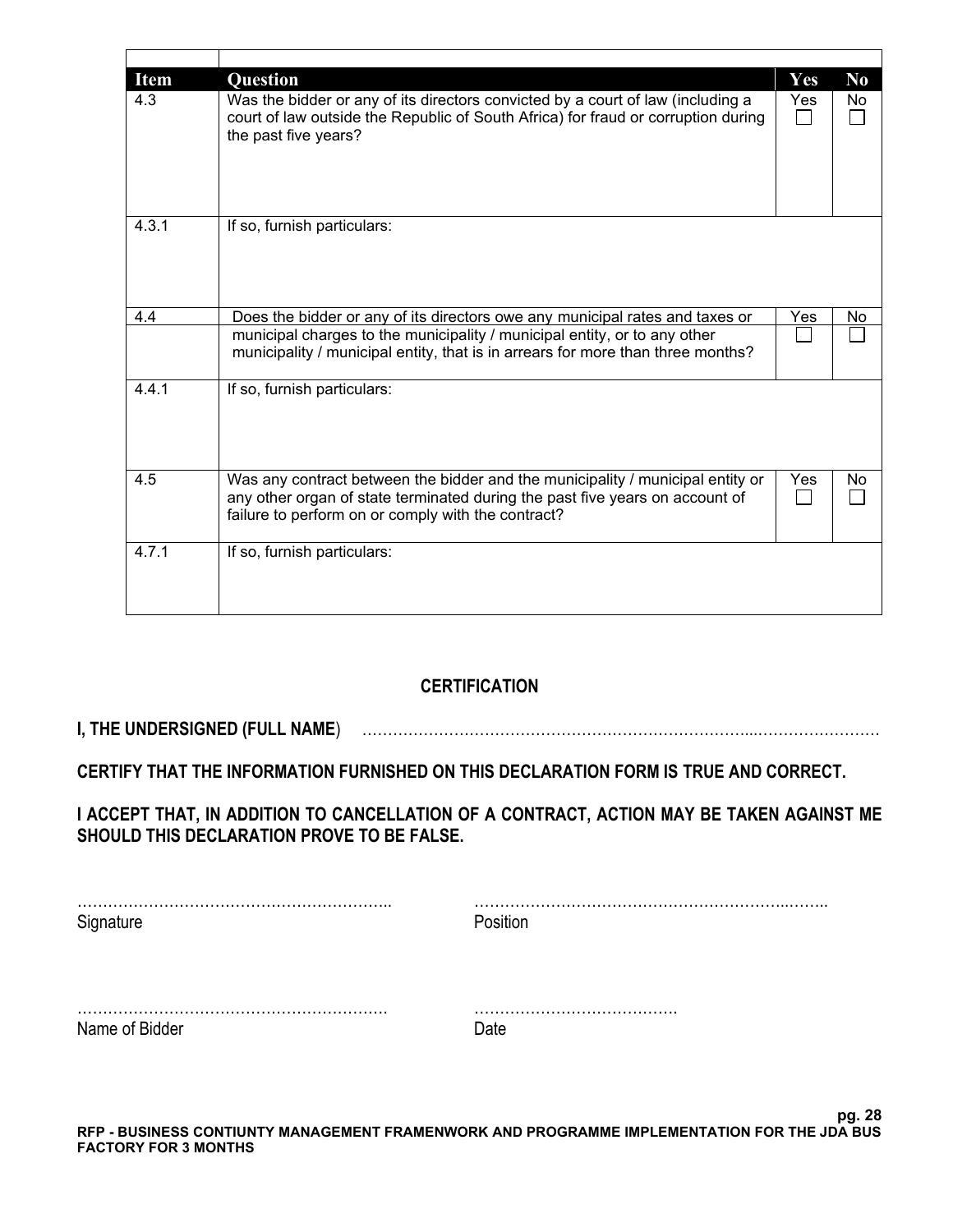# **ANNEXURE D: PARTICULARS OF CONTRACTS AWARDED BY AN ORGAN OF STATE\*\*\* DURING THE LAST 5 YEARS**

(In the event of insufficient space, kindly attach documentation)

| <b>EMPLOYER</b> | <b>NATURE OF WORK</b> | <b>VALUE OF</b><br><b>WORK</b> | <b>YEAR COMPLETED</b> |
|-----------------|-----------------------|--------------------------------|-----------------------|
|                 |                       |                                |                       |
|                 |                       |                                |                       |
|                 |                       |                                |                       |
|                 |                       |                                |                       |
|                 |                       |                                |                       |
|                 |                       |                                |                       |
|                 |                       |                                |                       |
|                 |                       |                                |                       |
|                 |                       |                                |                       |
|                 |                       |                                |                       |
|                 |                       |                                |                       |
|                 |                       |                                |                       |
|                 |                       |                                |                       |
|                 |                       |                                |                       |
|                 |                       |                                |                       |
|                 |                       |                                |                       |
|                 |                       |                                |                       |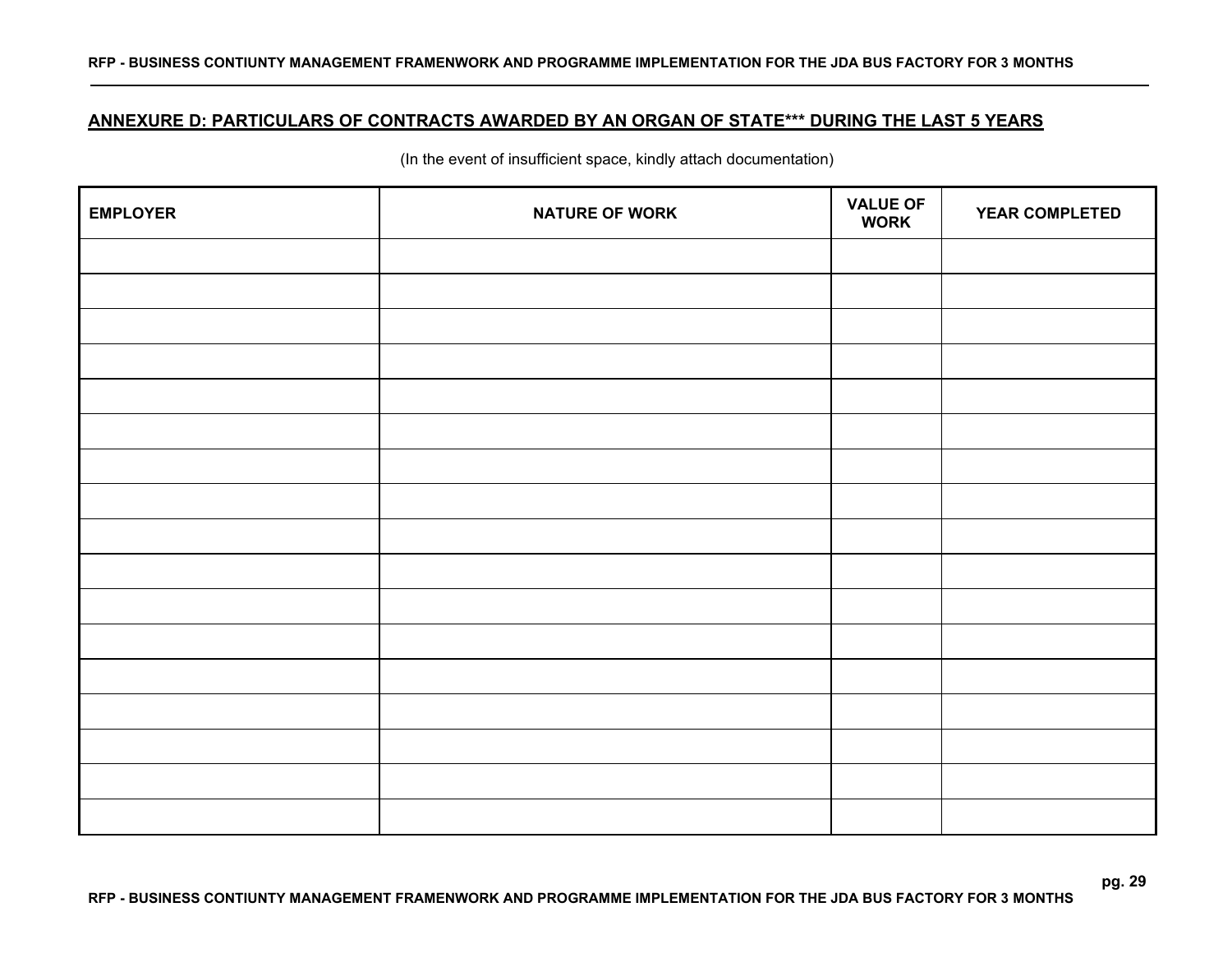# ANNEXURE D : PARTICULARS OF CONTRACTS AWARDED BY AN ORGAN OF STATE\*\*\* DURING THE LAST 5 YEARS cont.

| <b>EMPLOYER</b> | <b>NATURE OF WORK</b> | <b>VALUE OF</b><br><b>WORK</b> | <b>YEAR COMPLETED</b> |
|-----------------|-----------------------|--------------------------------|-----------------------|
|                 |                       |                                |                       |
|                 |                       |                                |                       |
|                 |                       |                                |                       |
|                 |                       |                                |                       |
|                 |                       |                                |                       |
|                 |                       |                                |                       |
|                 |                       |                                |                       |

#### **\*\*\* Organ of State means-**

- a) a national or provincial department:
- b) a municipality;
- c) a constitutional institution defined in the Public Finance Management Act, 1999 (Act No. 1 of 1999);
- d) Parliament;
- e) a provincial legislature;
- ◆ f) any other institution or category of institutions included in the definition of "organ of state" in section 239 of the Constitution and recognised by the [Minister](javascript:void(0);) by notice in the *Government Gazette* as an institution or category of institutions to whic[h this Act](javascript:void(0);) applies

| Signature                                                    | Position |
|--------------------------------------------------------------|----------|
| (of person authorised to sign on behalf of the organisation) |          |
|                                                              |          |

Name of Bidder Date

……………………………………………………. ………………………………….

**RFP - BUSINESS CONTIUNTY MANAGEMENT FRAMENWORK AND PROGRAMME IMPLEMENTATION FOR THE JDA BUS FACTORY FOR 3 MONTHS**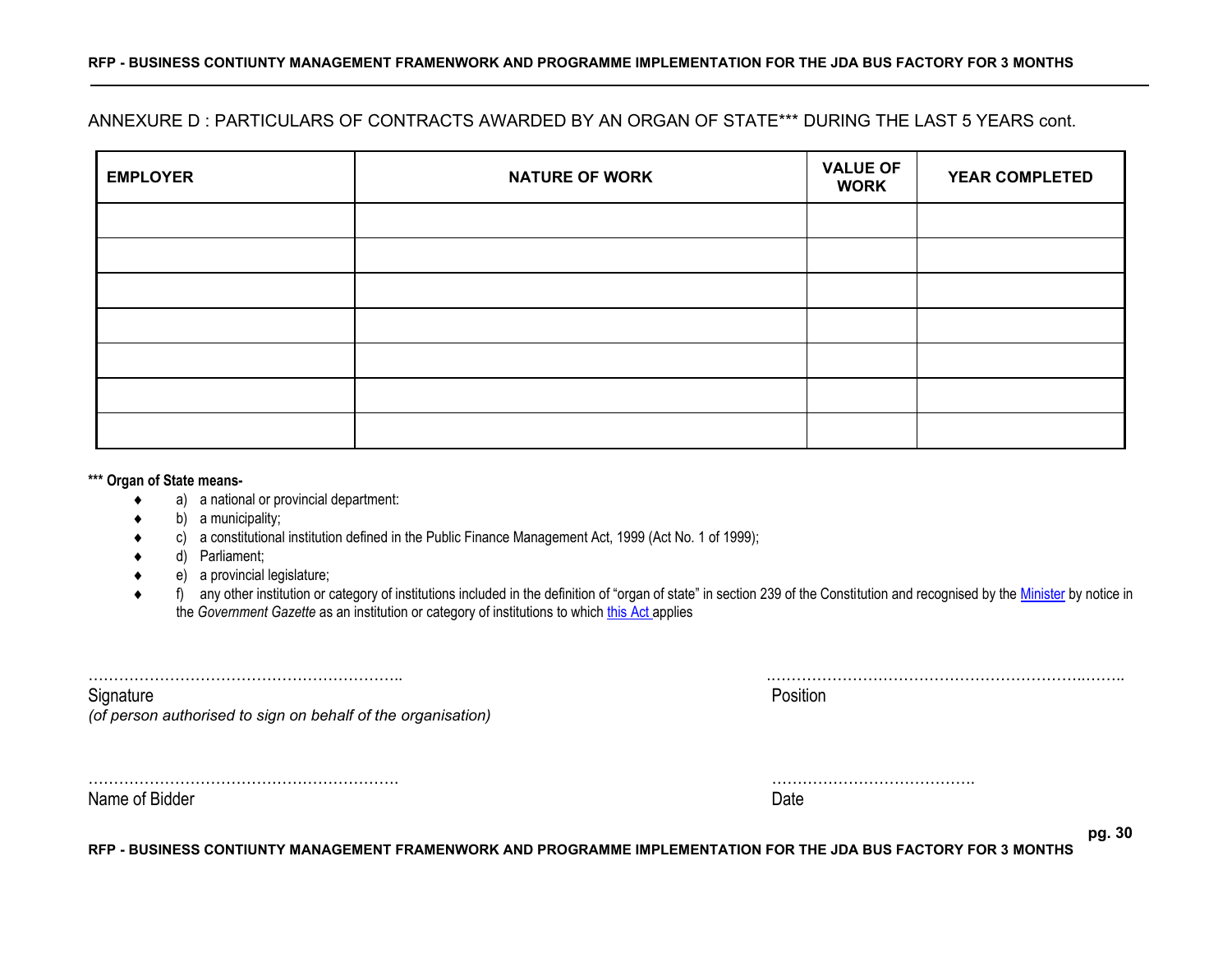#### **ANNEXURE E: CERTIFICATE OF INDEPENDENT BID DETERMINATION**

I, the undersigned, in submitting the accompanying bid:

#### *RFP - BUSINESS CONTIUNTY MANAGEMENT FRAMENWORK AND PROGRAMME IMPLEMENTATION FOR THE JDA BUS FACTORY FOR 3 MONTHS*

*\_\_\_\_\_\_\_\_\_\_\_\_\_\_\_\_\_\_\_\_\_\_\_\_\_\_\_\_\_\_\_\_\_\_\_\_\_\_\_\_\_\_\_\_\_\_\_\_\_\_\_\_\_\_\_\_\_\_\_\_\_\_\_\_\_\_\_\_\_\_\_\_\_\_\_\_\_\_\_*

in response to the invitation for the bid made by:

*Johannesburg Development Agency*

do hereby make the following statements that I certify to be true and complete in every respect:

I certify, on behalf of:

(Name of Bidder)

\_\_\_\_\_\_\_\_\_\_\_\_\_\_\_\_\_\_\_\_\_\_\_\_\_\_\_\_\_\_\_\_\_\_\_\_\_\_\_\_\_\_\_\_\_\_\_\_\_\_\_\_\_\_\_\_\_\_\_\_\_\_\_\_\_\_\_\_\_\_\_\_\_\_\_\_\_\_\_\_\_that:

- 1. I have read and I understand the contents of this Certificate;
- 2. I understand that the accompanying bid will be disqualified if this Certificate is found not to be true and complete in every respect;
- 3. I am authorized by the bidder to sign this Certificate, and to submit the accompanying bid, on behalf of the bidder;
- 4. Each person whose signature appears on the accompanying bid has been authorized by the bidder to determine the terms of, and to sign, the bid, on behalf of the bidder;
- 5. For the purposes of this Certificate and the accompanying bid, I understand that the word "competitor" shall include any individual or organization, other than the bidder, whether or not affiliated with the bidder, who:
	- (a) has been requested to submit a bid in response to this bid invitation;
	- (b) could potentially submit a bid in response to this bid invitation, based on their qualifications, abilities or experience; and
	- (c) provides the same goods and services as the bidder and/or is in the same line of business as the bidder
- 6. The bidder has arrived at the accompanying bid independently from, and without consultation, communication, agreement or arrangement with any competitor. However communication between partners in a joint venture or consortium will not be construed as collusive bidding.
- 7. In particular, without limiting the generality of paragraph 6 above, there has been no consultation, communication, agreement or arrangement with any competitor regarding: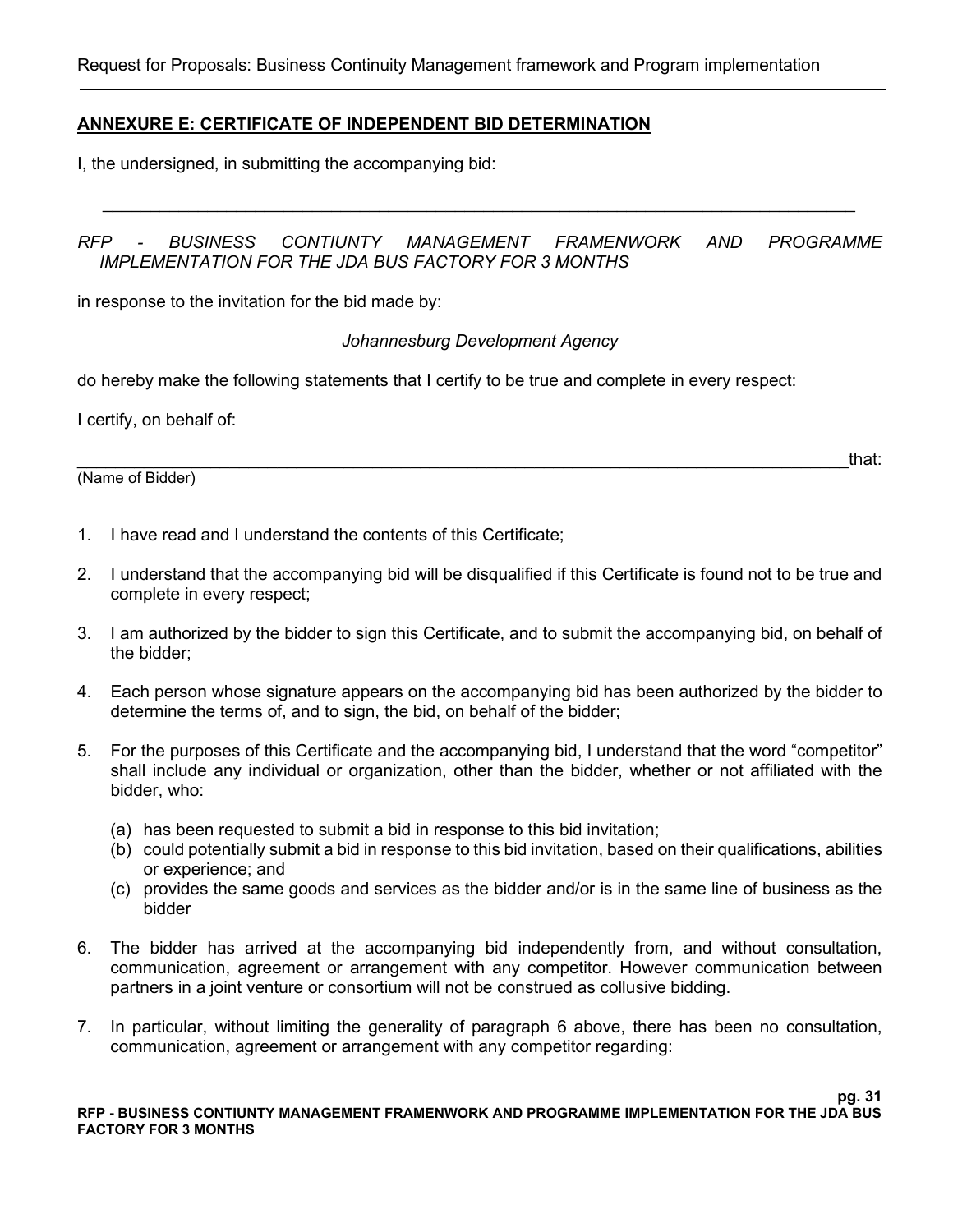- (a) prices;
- (b) geographical area where product or service will be rendered (market allocation);
- (c) methods, factors or formulas used to calculate prices;
- (d) the intention or decision to submit or not to submit a bid;
- (e) the submission of a bid which does not meet the specifications and conditions of the bid; or
- (f) bidding with the intention not to win the bid.
- 8. In addition, there have been no consultations, communications, agreements or arrangements with any competitor regarding the quality, quantity, specifications and conditions or delivery particulars of the products or services to which this bid invitation relates.
- 9. The terms of the accompanying bid have not been, and will not be, disclosed by the bidder, directly or indirectly, to any competitor, prior to the date and time of the official bid opening or of the awarding of the contract.
- 10. I am aware that, in addition and without prejudice to any other remedy provided to combat any restrictive practices related to bids and contracts, bids that are suspicious will be reported to the Competition Commission for investigation and possible imposition of administrative penalties in terms of section 59 of the Competition Act No. 89 of 1998 and or may be reported to the National Prosecuting Authority (NPA) for criminal investigation and or may be restricted from conducting business with the public sector for a period not exceeding ten (10) years in terms of the Prevention and Combating of Corrupt Activities Act No. 12 of 2004 or any other applicable legislation.

| Signature      | Position |
|----------------|----------|
|                |          |
| Name of Bidder | Date     |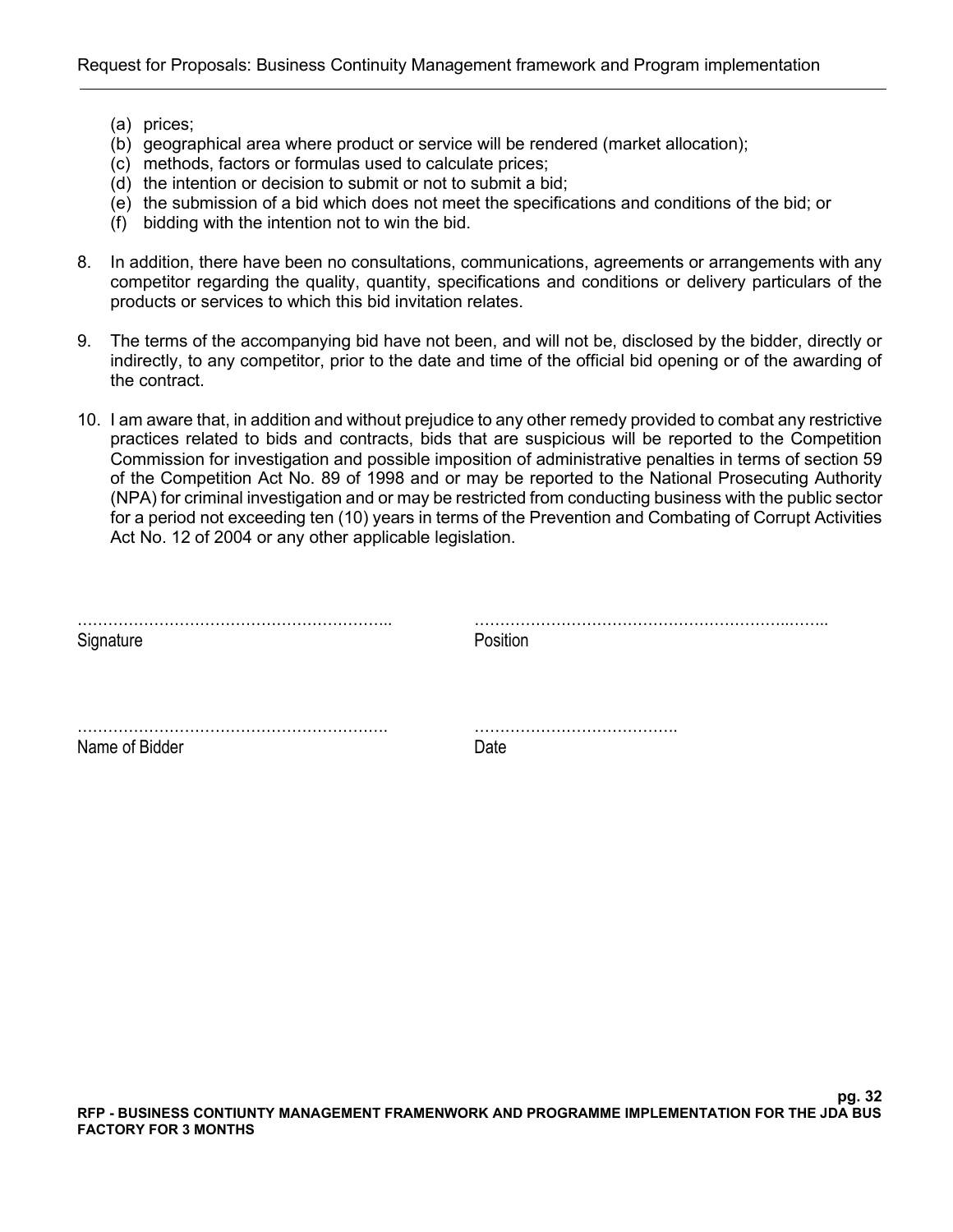#### **ANNEXURE F: DECLARATION ON STATE OF MUNICIPAL ACCOUNTS**

A Any bid will be rejected if:

Any municipal rates and taxes or municipal service charges owed by the bidder or any of the directors to the municipality or a municipal entity, or to any other municipality or municipal entity, are in arrears for more than three months.

B Bid Information

i. Name of bidder: …………………………………………………………….…………………………..…. ii. Registration Number: ………………………………………………………………………………….…… iii. Municipality where business is situated …………………………………………………………………………………………… iv. Municipal account number for rates: …………………………………………………………………..…. v. Municipal account number for water and electricity: ……………………………………………….…… vi. Names of all directors, their ID numbers and municipal account number. 1. ………………………………………………………………………………………………….………… 2. ……………………………………………………………………………………………………………. 3. ……………………………………………………………………………………………………………. 4. ……………………………………………………………………………………………………………. 5. ……………………………………………………………………………………………………………. 6. …………………………………………………………………………………………………………….  $7 \,$ C Documents to be attached. i. A copy of municipal account mentioned in B (iv) & (v) (Not older than 3 months) ii. A copy of municipal accounts of all directors mentioned in B(vi) (Not older than 3 months) iii. Proof of directors I/We declare that the abovementioned information is true and correct and that the following documents are attached to this form: …………………………………………………………………………………………

Signature **Date** 

**pg. 33 RFP - BUSINESS CONTIUNTY MANAGEMENT FRAMENWORK AND PROGRAMME IMPLEMENTATION FOR THE JDA BUS FACTORY FOR 3 MONTHS**

 $\frac{1}{2}$  , and the contract of the contract of the contract of the contract of the contract of the contract of the contract of the contract of the contract of the contract of the contract of the contract of the contract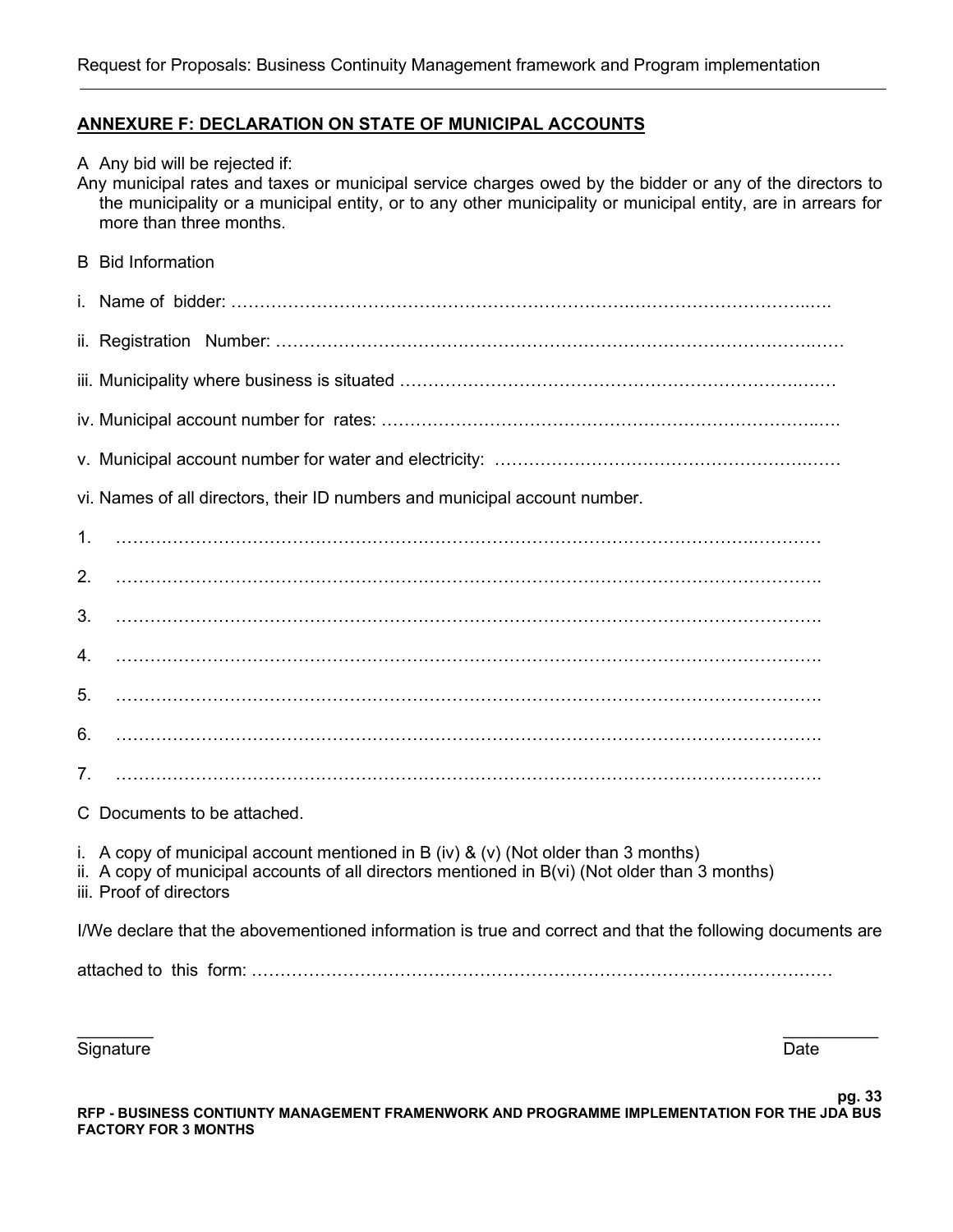#### **ANNEXURE G : ORGANOGRAM THIS ANNEXURE IS CRITICAL FOR THE TECHNICAL EVALUATION AS DETAILED UNDER ITEM 7.2 HEREIN**

The tenderer shall list below the key personnel proposed for this project in the discipline and designation being tendered for as per 6.10 and 7.2 herein.

#### **TABLE 1: PROJECT LEAD**

| <b>Key Resource Information</b>                                                  |                               |  |
|----------------------------------------------------------------------------------|-------------------------------|--|
| <b>Designation:</b>                                                              | <b>Project Leader/Manager</b> |  |
| Name & Surname                                                                   |                               |  |
| Nationality                                                                      |                               |  |
| ID / Passport Number                                                             |                               |  |
| <b>First Qualification Name</b><br>Incl. Date of Qualification and Institution   |                               |  |
| <b>Highest Qualification Name</b><br>Incl. Date of Qualification and Institution |                               |  |
| Years Experience after initial relevant<br>Qualification                         |                               |  |
| Professional Registration Body /<br>Institution                                  |                               |  |
| Date of Professional Registration                                                |                               |  |
| Professional Registration Number                                                 |                               |  |

#### **TABLE 2: Supervisory Level Team Member**

| <b>Key Resource Information</b>                                                  |                                      |  |
|----------------------------------------------------------------------------------|--------------------------------------|--|
| <b>Designation:</b>                                                              | <b>Supervisory Level Team Member</b> |  |
| Name & Surname                                                                   |                                      |  |
| Nationality                                                                      |                                      |  |
| ID / Passport Number                                                             |                                      |  |
| <b>First Qualification Name</b><br>Incl. Date of Qualification and Institution   |                                      |  |
| <b>Highest Qualification Name</b><br>Incl. Date of Qualification and Institution |                                      |  |

#### **pg. 34 RFP - BUSINESS CONTIUNTY MANAGEMENT FRAMENWORK AND PROGRAMME IMPLEMENTATION FOR THE JDA BUS FACTORY FOR 3 MONTHS**